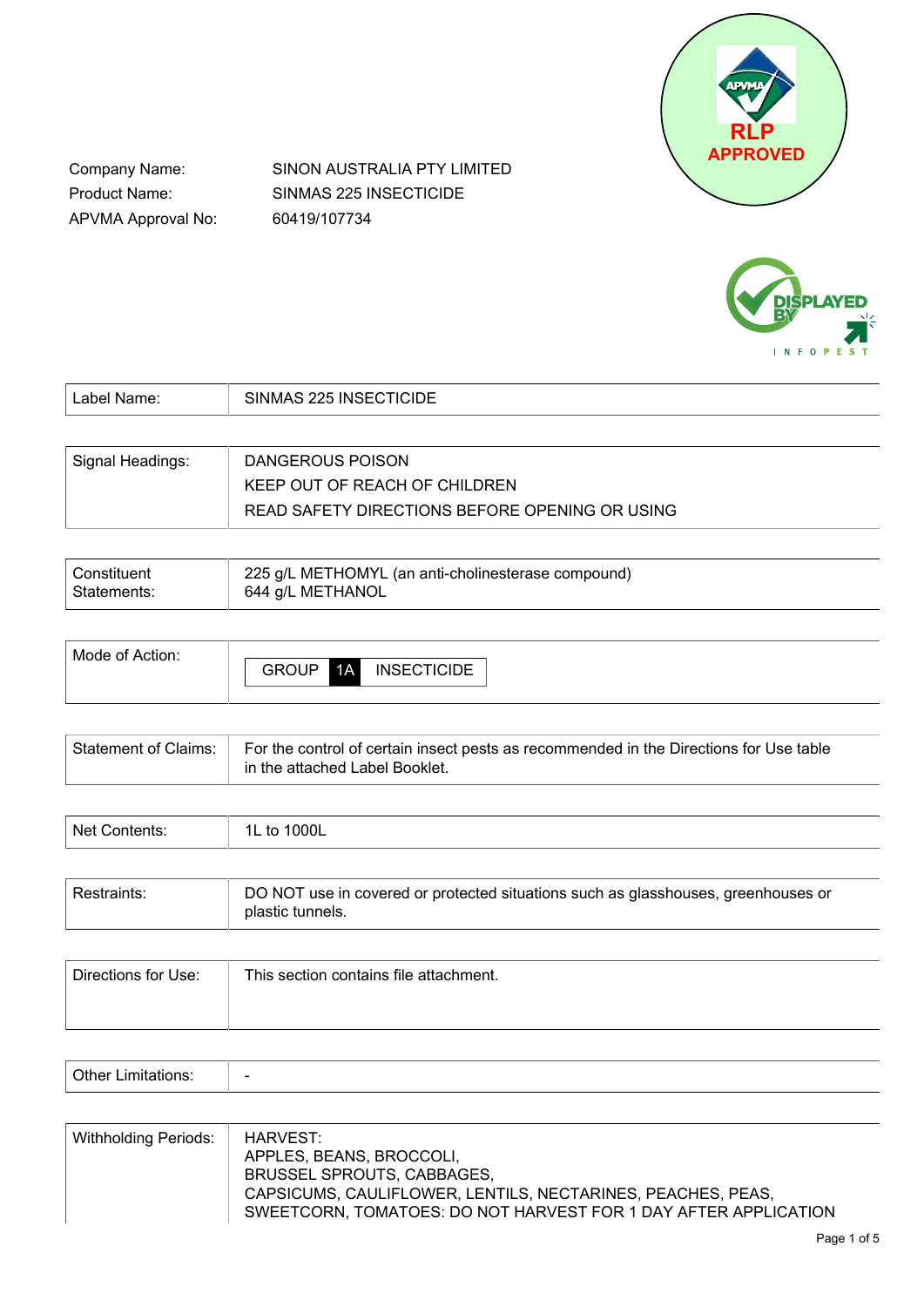| CITRUS, PEARS: DO NOT HARVEST FOR 2 DAYS AFTER APPLICATION<br>STRAWBERRIES (FRESH): DO NOT HARVEST FOR 3 DAYS AFTER APPLICATION<br>BLUEBERRIES: DO NOT HARVEST FOR 5 DAYS AFTER APPLICATION<br>CANOLA, CHICKPEAS, GRAPES,<br>GUAR, LINSEED, LUPINS,<br>MUNG BEANS, PIGEON PEAS, SOYBEANS, SUNFLOWERS:                         |
|-------------------------------------------------------------------------------------------------------------------------------------------------------------------------------------------------------------------------------------------------------------------------------------------------------------------------------|
| DO NOT HARVEST FOR 7 DAYS AFTER APPLICATION<br>STRAWBERRIES (FOR FREEZING): DO NOT HARVEST FOR 10 DAYS AFTER<br>APPLICATION<br>MAIZE, MINT, POPPIES, PEANUTS, SESAME SEED, SORGHUM, WHEAT, OATS,<br><b>BARLEY, HOPS:</b><br>DO NOT HARVEST FOR 14 DAYS AFTER APPLICATION                                                      |
| <b>GRAZING:</b><br>COTTON: DO NOT GRAZE OR FEED TREATED CROPS TO ANIMALS<br>HOPS: DO NOT GRAZE TREATED CROPS<br>LUCERNE, PASTURES, SWEETCORN: DO NOT GRAZE OR CUT FOR STOCKFOOD<br>FOR 3 DAYS AFTER APPLICATION<br>BARLEY, MAIZE, OATS,<br>SORGHUM, WHEAT: DO NOT GRAZE OR CUT FOR STOCKFOOD FOR 14 DAYS<br>AFTER APPLICATION |
| COTTON, DUBOISIA, GINGER, POTATOES, TEA-TREE NOT REQUIRED WHEN USED<br><b>AS DIRECTED</b>                                                                                                                                                                                                                                     |

| Trade Advice:         |                                                                                                                                                                                                                                                                                                                                                                                                                                                           |
|-----------------------|-----------------------------------------------------------------------------------------------------------------------------------------------------------------------------------------------------------------------------------------------------------------------------------------------------------------------------------------------------------------------------------------------------------------------------------------------------------|
|                       |                                                                                                                                                                                                                                                                                                                                                                                                                                                           |
| General Instructions: | USE OF WETTING AGENT<br>When diluting with water, add a non-ionic surfactant at registered label rates.                                                                                                                                                                                                                                                                                                                                                   |
|                       | SPRAY PREPARATION<br>Quarter to half fill spray tank with water. Start agitation (DO NOT use air agitation). Add the<br>required amount of this product to the tank and complete filling with water. Add a non-ionic<br>surfactant as recommended above. Continue agitation for several minutes prior to spraying<br>to fully mix the chemical.                                                                                                           |
|                       | <b>APPLICATION</b>                                                                                                                                                                                                                                                                                                                                                                                                                                        |
|                       | a) Larvicidal: Apply at the recommended rates when the infestation reaches an<br>economically damaging level and repeat as needed. Apply the lower rates on small<br>larvae and on light infestations of insects. Use the higher rate on large larvae and heavier<br>infestations of insects. Best control is obtained when young insects are treated.                                                                                                    |
|                       | b) Ovicidal/Larvicidal: Use these rates only where crops are regularly monitored for eggs<br>and larvae. Use the lower rate when only eggs are present. Use the higher rate when<br>heavy egg lays occur and/or when larvae are less than 3 mm long. If larvae are longer<br>than 3 mm use the larvicidal rates. This product may be used at ovicidal/larvicidal rates in<br>conjunction with other recommended larvicides used to control other insects. |
|                       | Tree and Vine Crops - Dilute Spraying:<br>• Use a sprayer designed to apply high volumes of water up to the point of run-off and<br>matched to the crop being sprayed.                                                                                                                                                                                                                                                                                    |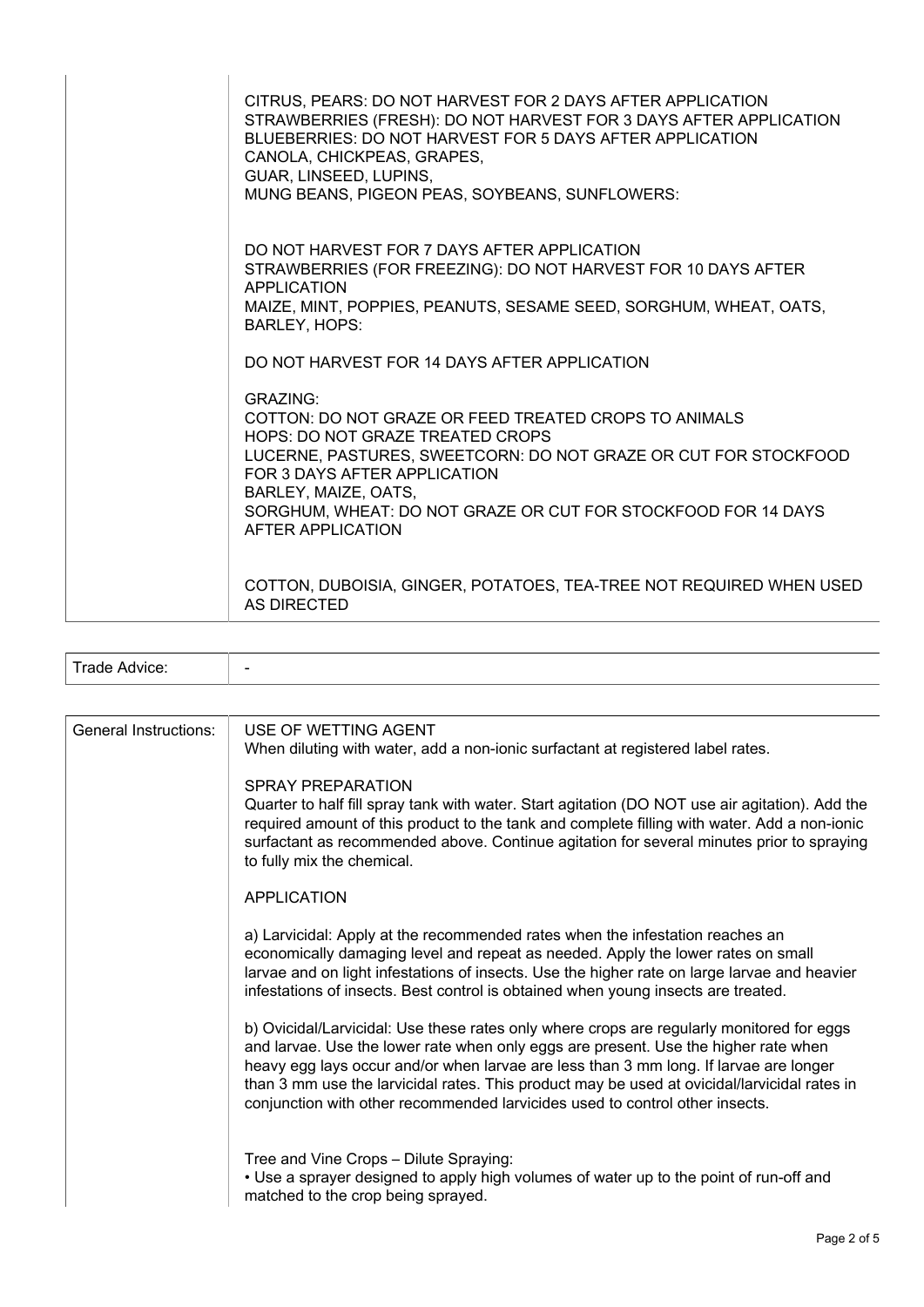• Set up and operate the sprayer to achieve even coverage throughout the crop canopy.

Apply sufficient water to cover the crop to the point of run-off. Avoid excessive run-off.

• The required water volume may be determined by applying different test volumes using different settings on the sprayer, from industry guidelines or expert advice.

• Add the amount of product specified in the Directions for Use Table for each 100 L of water. Spray to the point of run-off.

• The required dilute spray volume will change and the sprayer set up and operation may also need to be changed as the crop grows.

Tree and Vine Crops – Concentrate Spraying:

• Use a sprayer designed and set up for concentrate spraying (that is: a sprayer which applies water volumes less than those required to reach the point of run-off) and matched to the crop being sprayed.

• Set up and operate the sprayer to achieve even coverage throughout the crop canopy using your chosen water volume.

• Determine an appropriate dilute spray volume (See Dilute Spraying above) for the crop canopy. This is needed to calculate the concentrate mixing rate.

• The mixing rate for concentrate spraying can then be calculated in the following way: EXAMPLE ONLY:

1. Dilute spray volume as determined above. For example: 1500 L/ha

2. Your chosen concentrate spray volume: For example: 500 L/ha

3. The concentration factor in this example is:  $3 \times$  (ie:  $1500 \text{ L} \div 500 \text{ L} = 3$ )

4. If the dilute label rate is 100 g/100 L, then the concentrate rate becomes 3 x 100, that is, 300 g/100 L of concentrate spray.

• The chosen spray volume, amount of product per 100 L of water, and the sprayer set up and operation may need to be changed as the crop grows.

• For further information on concentrate spraying, users are advised to consult relevant industry guidelines, undertake appropriate competency training and follow industry Best Practices.

For concentrate application, use a spray volume of at least 200 litres per hectare. For dilute application, apply to run-off. See Dilute Spraying above.

Non-tree and vine crops – Ground Application:

Apply as a fine spray preferably generated by cone nozzles. DO NOT apply as a fog or mist. For effective insect control, proper timing and good coverage are essential. Use sufficient water to obtain thorough uniform coverage. Use 100-400 L/ha spray mixture unless otherwise directed in the Directions for Use section.

Aerial Application:

For ADZUKI BEANS, CANOLA, COTTON, LINSEED, LUCERNE, LUPINS, MUNG BEANS, PASTURE, PEANUTS, PEAS, SORGHUM, SOYBEANS, SUNFLOWERS, TOMATOES AND WINTER CEREALS:

Spray volumes:

For rates less than 1.5 L/ha: Dilute to any convenient volume no less than 1.5 L/ha. For rates of 1.5 L/ha and higher: apply undiluted or diluted to give any convenient volume.

Droplet Sizes:

When applying at ULTRA LOW VOLUMES (ie: volumes less than 5 L/ha): use a spray of 80 120 µm VMD.

When applying at LOW VOLUMES (ie: volumes greater than 5 L/ha): use a fine spray (100 150 µm VMD).

To reduce drift and optimise results, avoid application in calm conditions and apply in light to moderate crosswinds.

**COMPATIBILITY** Sinmas 225 Insecticide is compatible with a wide range of pesticides in common use.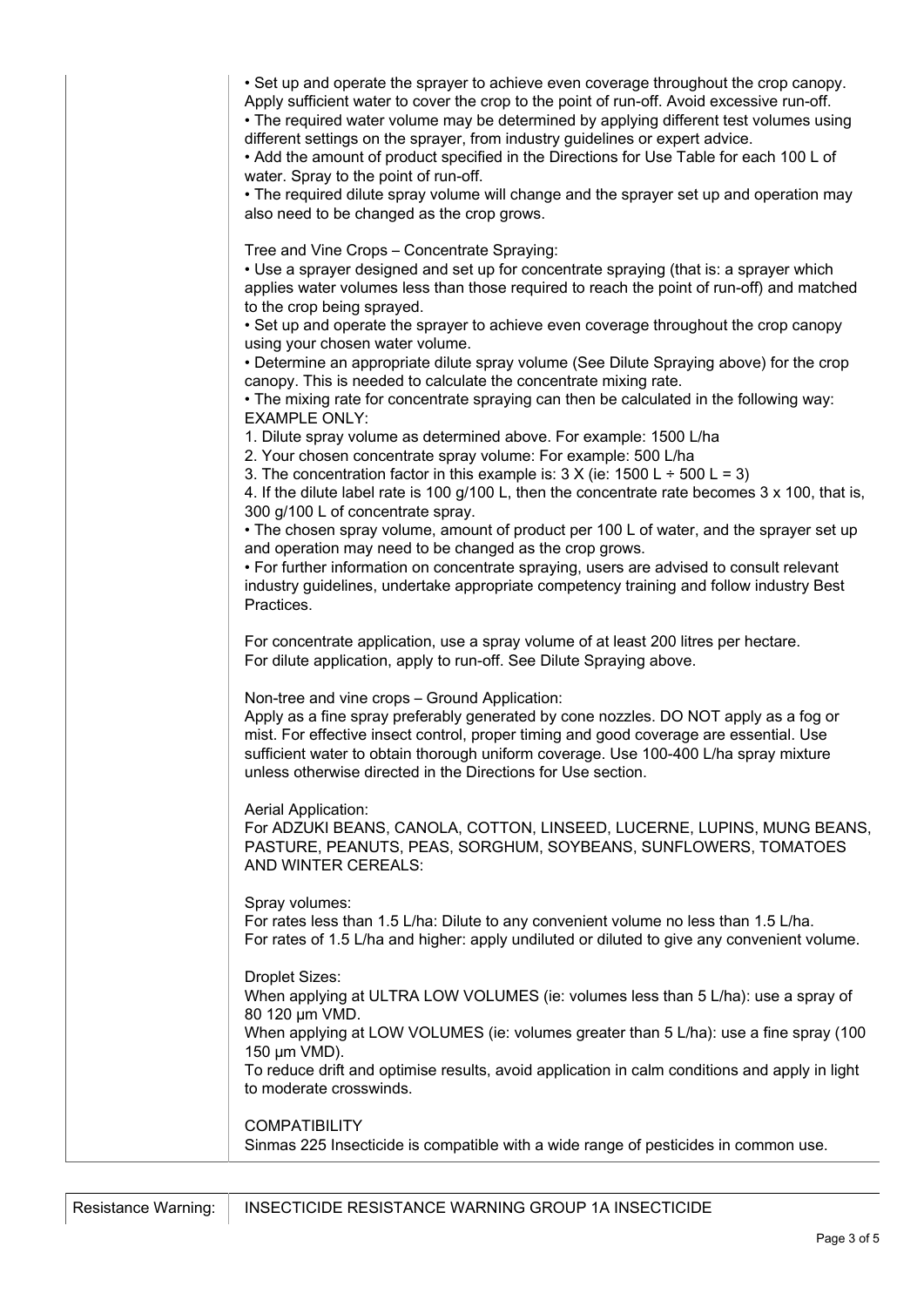|  | For insecticide resistance management, Sinmas 225 Insecticide is a Group 1A Insecticide.<br>Some naturally occurring insect biotypes resistant to Sinmas 225 Insecticide and other<br>Group 1A insecticides may exist through normal genetic variability in any insect population.<br>The resistant individuals can eventually dominate the insect population if Sinmas 225<br>Insecticide or other Group 1A insecticides are used repeatedly. The effectiveness of<br>Sinmas 225 Insecticide on resistant individuals could be significantly reduced. Since the<br>occurrence of resistant individuals is difficult to detect prior to use, Sinon Australia Pty<br>Limited accepts no liability for any losses that may result from the failure of Sinmas 225<br>Insecticide to control resistant insects. Sinmas 225 Insecticide may be subject to specific<br>resistance management strategies. For further information, contact your local supplier,<br>Sinon Australia Pty Limited representative or local agriculture department agronomist. |
|--|----------------------------------------------------------------------------------------------------------------------------------------------------------------------------------------------------------------------------------------------------------------------------------------------------------------------------------------------------------------------------------------------------------------------------------------------------------------------------------------------------------------------------------------------------------------------------------------------------------------------------------------------------------------------------------------------------------------------------------------------------------------------------------------------------------------------------------------------------------------------------------------------------------------------------------------------------------------------------------------------------------------------------------------------------|
|--|----------------------------------------------------------------------------------------------------------------------------------------------------------------------------------------------------------------------------------------------------------------------------------------------------------------------------------------------------------------------------------------------------------------------------------------------------------------------------------------------------------------------------------------------------------------------------------------------------------------------------------------------------------------------------------------------------------------------------------------------------------------------------------------------------------------------------------------------------------------------------------------------------------------------------------------------------------------------------------------------------------------------------------------------------|

| Precautions: | <b>CAUTION</b><br>Keep unprotected persons out of operational area during treatment and while there is a<br>danger of drift. Avoid contact with spray residues. Keep container closed when not in use. |
|--------------|--------------------------------------------------------------------------------------------------------------------------------------------------------------------------------------------------------|
|              | Re-entry Period<br>Keep unprotected persons out of treated area for at least 24 hours.                                                                                                                 |

| Protections: | PROTECTION OF CROPS, LIVESTOCK, WILDLIFE, FISH, CRUSTACEANS AND<br><b>ENVIRONMENT</b>                                                                               |
|--------------|---------------------------------------------------------------------------------------------------------------------------------------------------------------------|
|              | Keep animals out of operational area during treatment and while there is a danger of drift.                                                                         |
|              | Dangerous to bees. DO NOT spray on any plants in flower while bees are foraging.<br>ENSURE beehives are removed from area to be treated and from adjacent paddocks. |
|              | This product is toxic to wildlife. Birds feeding on treated areas may be killed.                                                                                    |
|              | Dangerous to fish. DO NOT contaminate fish ponds, dams, rivers or streams with this<br>chemical or the used container.                                              |

| Storage and<br>Disposal: | STORAGE AND DISPOSAL<br>Store in the original container, tightly closed in a safe well-ventilated area, as cool as<br>possible. Do not store for prolonged periods in direct sunlight Do not contaminate seed,<br>feed or foodstuff. Do not re-use container for any purpose.<br>This container can be recycled if it is clean, dry, free of visible residues and has the<br>drumMUSTER logo visible. Triple rinse container for disposal. Dispose of rinsate by adding<br>it to the spray tank. DO NOT dispose of undiluted chemical on site. Wash outside of the<br>container and the cap. Store cleaned container in a sheltered place with cap removed.<br>It will then be acceptable for recycling at any drumMUSTER collection point or similar<br>container management program site. The cap should not be replaced but may be taken<br>separately. |
|--------------------------|------------------------------------------------------------------------------------------------------------------------------------------------------------------------------------------------------------------------------------------------------------------------------------------------------------------------------------------------------------------------------------------------------------------------------------------------------------------------------------------------------------------------------------------------------------------------------------------------------------------------------------------------------------------------------------------------------------------------------------------------------------------------------------------------------------------------------------------------------------|
|                          | If not recycling, break, crush, or puncture and deliver empty packaging to an approved<br>waste management facility. If an approved waste management facility is not available,<br>bury the empty packaging 500mm below the surface in a disposal pit specifically marked<br>and set up for this purpose clear of waterways, desirable vegetation and tree roots, in<br>compliance with relevant Local, State or Territory government regulations. Do not burn<br>empty containers and product.<br>For Refillable containers (110L, 1000L): Empty contents fully into application equipment.<br>Close all valves and return to point of supply for refill or storage.                                                                                                                                                                                      |

| <b>Safety Directions:</b> | Very dangerous, particularly the concentrate. Product and spray are poisonous if absorbed  |
|---------------------------|--------------------------------------------------------------------------------------------|
|                           | by skin contact, or inhaled or swallowed. Attacks eyes. Will irritate the nose, throat and |
|                           | skin. Repeated minor exposure may have a cumulative poisoning effect. Avoid contact        |
|                           | with eyes, skin and clothing. DO NOT inhale vapour or spray mist. Protect eyes while       |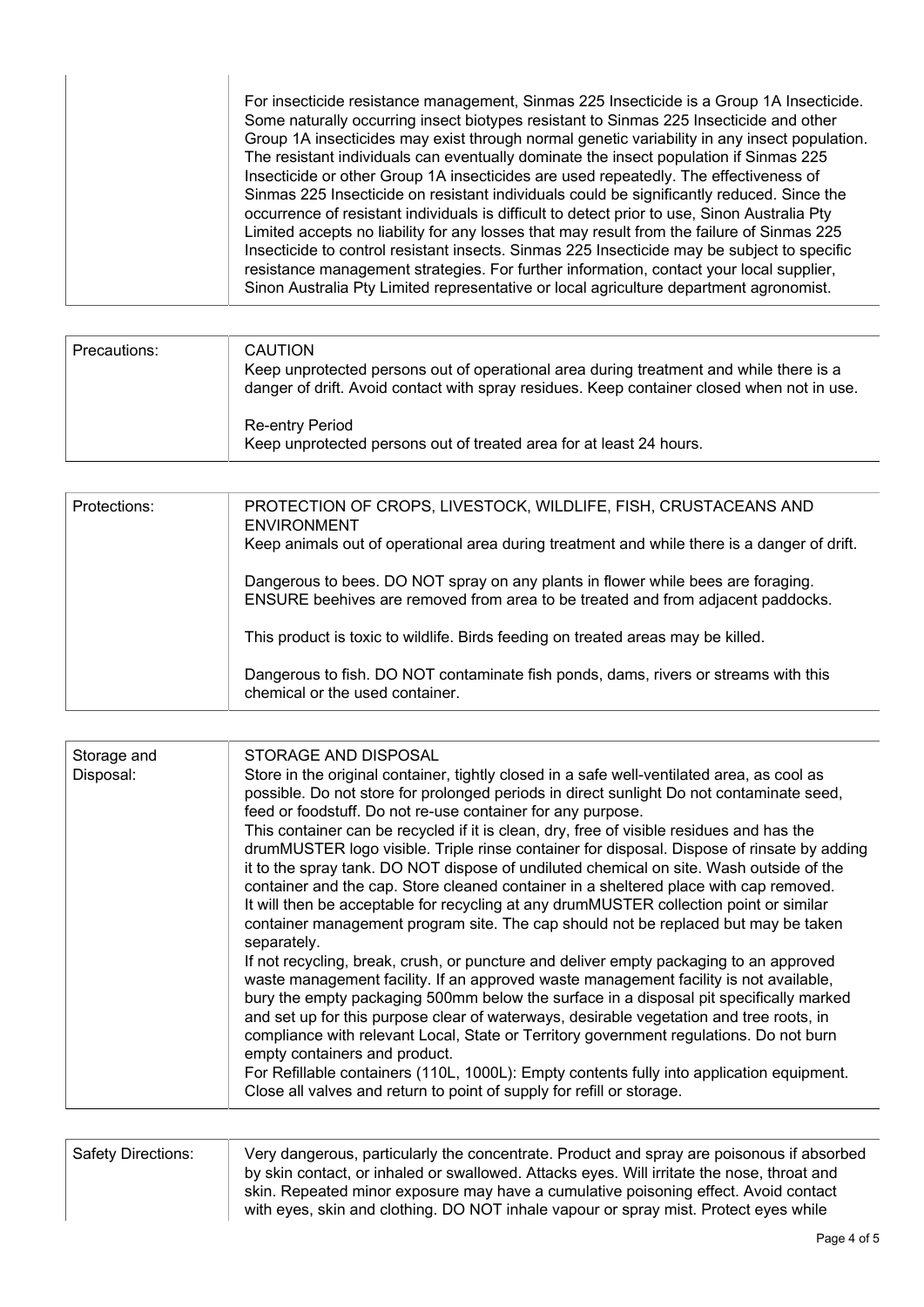| using. Obtain an emergency supply of atropine tablets 0.6 mg. When opening the container<br>and preparing the spray, wear elbow-length PVC gloves and face shield. When using the<br>prepared spray, wear:<br>• cotton overalls buttoned to the neck and wrist;<br>• washable hat:<br>• elbow-length PVC gloves;<br>• impervious footwear; and<br>• half face-piece respirator with combined dust and gas cartridge (canister).<br>If clothing becomes contaminated with product or wet with spray, remove clothing<br>immediately. If product or spray on skin, immediately wash area with soap and water. After<br>use and before eating, drinking or smoking, wash hands, arms and face thoroughly with<br>soap and water. After each day's use, wash gloves, face shield, respirator (if rubber, wash |
|-----------------------------------------------------------------------------------------------------------------------------------------------------------------------------------------------------------------------------------------------------------------------------------------------------------------------------------------------------------------------------------------------------------------------------------------------------------------------------------------------------------------------------------------------------------------------------------------------------------------------------------------------------------------------------------------------------------------------------------------------------------------------------------------------------------|
| with detergent and warm water) and contaminated clothing.                                                                                                                                                                                                                                                                                                                                                                                                                                                                                                                                                                                                                                                                                                                                                 |

| First Aid Instructions: | If poisoning occurs, contact a doctor or Poisons Information Centre (Phone Australia:<br>131126).<br>If swallowed, give one atropine tablet every 5 minutes until dryness of the mouth occurs.<br>If poisoned by skin absorption or through lungs, remove any contaminated clothing, wash<br>skin thoroughly and give atropine tablets as above.<br>Get to a doctor or hospital quickly. |
|-------------------------|------------------------------------------------------------------------------------------------------------------------------------------------------------------------------------------------------------------------------------------------------------------------------------------------------------------------------------------------------------------------------------------|
|-------------------------|------------------------------------------------------------------------------------------------------------------------------------------------------------------------------------------------------------------------------------------------------------------------------------------------------------------------------------------------------------------------------------------|

| First Aid Warnings: | ADVICE TO DOCTOR<br>Methomyl produces effects associated with anti-cholinesterase activity. Atropine sulphate<br>should be used for treatment. Administer repeated doses 1.2 to 2.0 mg intravenously<br>every 10-30 minutes until full atropinization is achieved. DO NOT use morphine or 2-PAM.<br>Maintain atropinization until the patient recovers. Artificial respiration or oxygen may be<br>necessary. Allow no further exposure to any cholinesterase inhibitors until recovery is<br>assured. |
|---------------------|--------------------------------------------------------------------------------------------------------------------------------------------------------------------------------------------------------------------------------------------------------------------------------------------------------------------------------------------------------------------------------------------------------------------------------------------------------------------------------------------------------|
|---------------------|--------------------------------------------------------------------------------------------------------------------------------------------------------------------------------------------------------------------------------------------------------------------------------------------------------------------------------------------------------------------------------------------------------------------------------------------------------------------------------------------------------|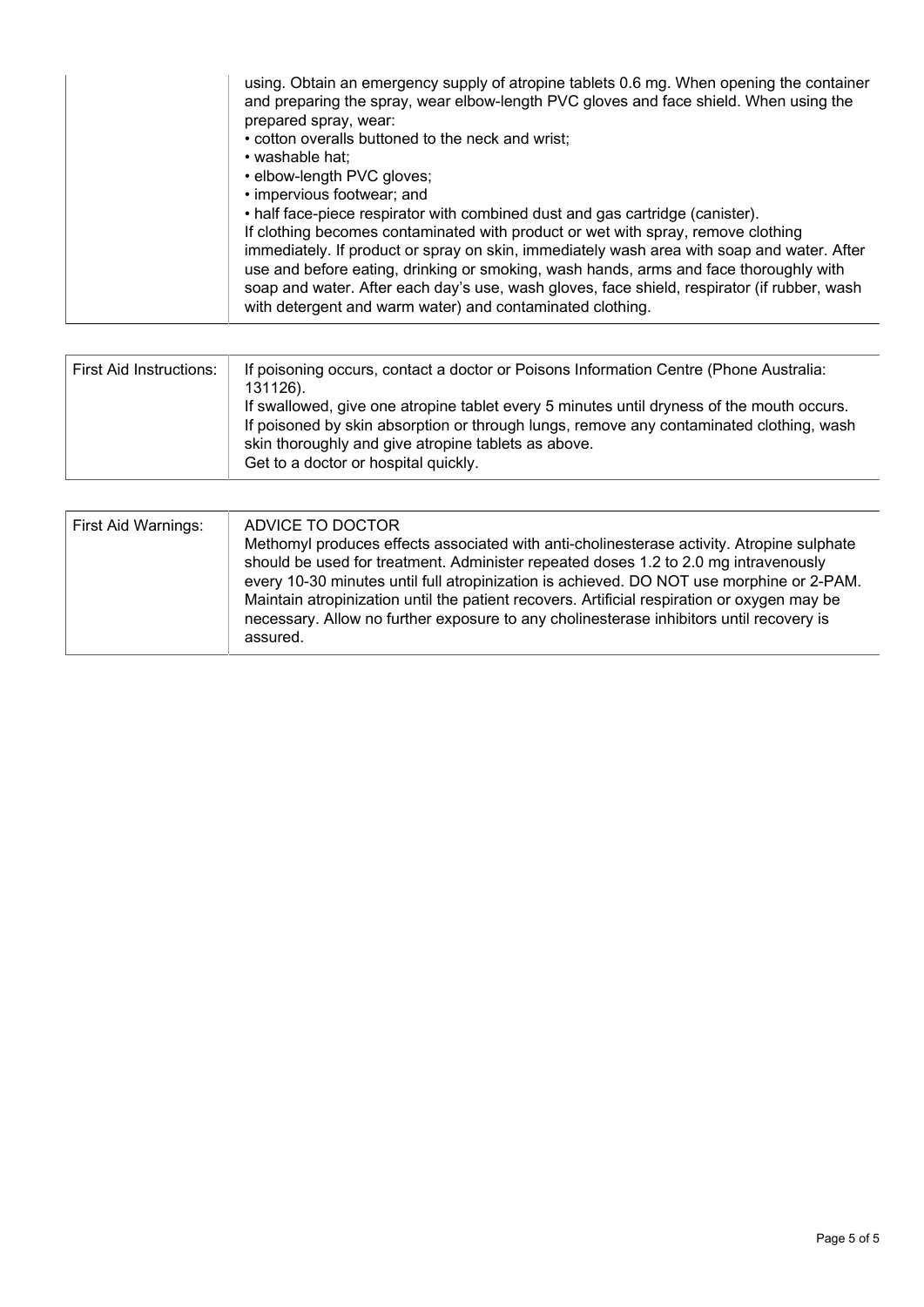|                                                                                                                                                | <b>TREE AND VINE CROPS</b>                                                                            |                                               |                     |                                          |                                                                                                                                                                                                                                                                                                                                                                                            |
|------------------------------------------------------------------------------------------------------------------------------------------------|-------------------------------------------------------------------------------------------------------|-----------------------------------------------|---------------------|------------------------------------------|--------------------------------------------------------------------------------------------------------------------------------------------------------------------------------------------------------------------------------------------------------------------------------------------------------------------------------------------------------------------------------------------|
| <b>RATE</b><br>In the following table, all rates are given for dilute spraying.<br>For concentrate spraying, refer to the Application Section. |                                                                                                       |                                               |                     |                                          | <b>CRITICAL COMMENTS</b><br>For all uses in this Tree and Vine Crop table:<br>Apply by dilute or concentrate spraying equipment.<br>Apply the same total amount of product to the target<br>$\bullet$<br>crop whether applying this product by dilute or<br>concentrate spraying methods.                                                                                                  |
| <b>CROP</b>                                                                                                                                    | <b>PEST</b>                                                                                           | <b>STATE</b>                                  | <b>RATE</b>         | <b>WHP</b><br>Harvest (H)<br>Grazing (G) | <b>CRITICAL COMMENTS</b>                                                                                                                                                                                                                                                                                                                                                                   |
| <b>Apples</b>                                                                                                                                  |                                                                                                       |                                               |                     |                                          | This product is highly toxic to bees.<br>DO NOT spray while bees are foraging.<br>Spraying is recommended between early evening and dawn<br>when bees are less active.                                                                                                                                                                                                                     |
|                                                                                                                                                | Helicoverpa spp.<br>Light brown apple moth<br>(Epiphyas postvittana)                                  | TAS, WA only<br>QLD, Vic, Tas,<br>SA, WA only | 150 to 200 mL/100 L | 1 day $(H)$                              | Apply at calyx stage and repeat at 14 day intervals or as required<br>depending on infestation.<br>(Refer to Larvicidal Application Instructions for more detail).                                                                                                                                                                                                                         |
|                                                                                                                                                | Codling moth<br>(Cydia pomonella)                                                                     | NSW, ACT only<br>NSW, ACT, Vic,<br>WA only    | 150 mL/100 L        |                                          | Apply on a 14-day schedule for late season control of light<br>infestations only. Moderate to heavy infestations of codling moth<br>will not be controlled.                                                                                                                                                                                                                                |
|                                                                                                                                                | Plague thrips<br>(Thrips imaginis),<br>Dimple bug<br>(Campylomma livida)                              | QLD, WA only                                  | 200 mL/100 L        |                                          | Apply when pest levels reach an economically damaging level<br>and repeat if necessary.                                                                                                                                                                                                                                                                                                    |
| <b>Blueberries</b>                                                                                                                             | Monolepta beetle,<br>(Monolepta australis)<br>Helicoverpa spp.,<br>Plague thrips<br>(Thrips imaginis) | NSW, ACT, WA<br>only                          | 100 mL/100 L        | $5$ days $(H)$                           | This product is toxic to bees exposed to direct application.<br>DO NOT apply while bees are actively foraging. Apply when<br>bees have ceased foraging such as late in the afternoon.<br>Monolepta beetle: Apply according to pest incidence.<br>Helicoverpa spp.: Apply when the infestation reaches an<br>economically damaging level.<br>Plague thrips: Apply when numerous on flowers. |
| <b>Cherries</b>                                                                                                                                | <b>Thrips</b>                                                                                         | QLD, WA only                                  | 200 mL/100 L        | 1 day $(H)$                              | Apply at petal fall. Apply as a high volume spray ensuring<br>adequate spray penetration.                                                                                                                                                                                                                                                                                                  |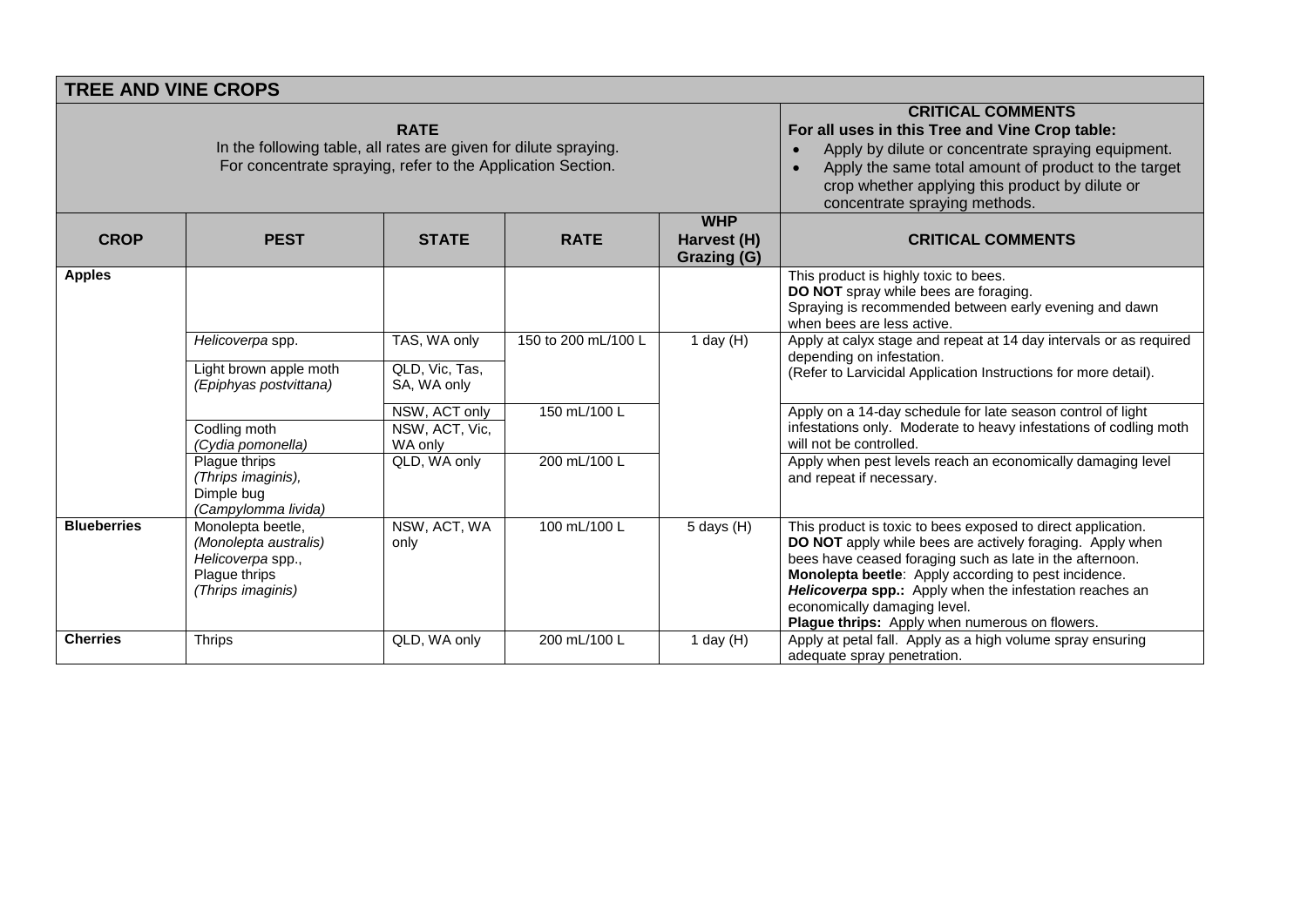|                                  | <b>TREE AND VINE CROPS (continued)</b>                                                                                          |                                                                                                                                                                                                                                                                                                        |                     |                                          |                                                                                                                                                                                                          |
|----------------------------------|---------------------------------------------------------------------------------------------------------------------------------|--------------------------------------------------------------------------------------------------------------------------------------------------------------------------------------------------------------------------------------------------------------------------------------------------------|---------------------|------------------------------------------|----------------------------------------------------------------------------------------------------------------------------------------------------------------------------------------------------------|
|                                  | In the following table, all rates are given for dilute spraying.<br>For concentrate spraying, refer to the Application Section. | <b>CRITICAL COMMENTS</b><br>For all uses in this Tree and Vine Crop table:<br>Apply by dilute or concentrate spraying equipment.<br>$\bullet$<br>Apply the same total amount of product to the target<br>$\bullet$<br>crop whether applying this product by dilute or<br>concentrate spraying methods. |                     |                                          |                                                                                                                                                                                                          |
| <b>CROP</b>                      | <b>PEST</b>                                                                                                                     | <b>STATE</b>                                                                                                                                                                                                                                                                                           | <b>RATE</b>         | <b>WHP</b><br>Harvest (H)<br>Grazing (G) | <b>CRITICAL COMMENTS</b>                                                                                                                                                                                 |
| <b>Citrus</b>                    | Long-tailed mealy bug                                                                                                           | SA, WA only                                                                                                                                                                                                                                                                                            | 200 mL/100 L        | 2 days $(H)$                             | Apply in August or late November to early December when fruit is<br>absent and young mealybug are present. Treatment will prevent<br>mealybug attacking under the fruit calyx.                           |
|                                  | Light brown apple moth<br>(Epiphyas postvittana)                                                                                | NSW, ACT, SA,<br>WA only                                                                                                                                                                                                                                                                               |                     |                                          | Apply in late November to early December when fruit is absent to<br>prevent light brown apple moth attacking under the fruit calyx.                                                                      |
|                                  | Spined citrus bug<br>(Biprorulus bibax),<br>Bronze orange bug<br>(Musgraveia sulciventris)                                      | QLD, Vic, SA,<br>WA only                                                                                                                                                                                                                                                                               | 25 mL/100 L         |                                          | Apply when the infestation reaches an economically damaging<br>level but before bugs reach the adult winged stage.                                                                                       |
|                                  | Helicoverpa spp.                                                                                                                |                                                                                                                                                                                                                                                                                                        | 200 mL/100 L        |                                          | Spray only if heavy infestations occur on young foliage and fruit.                                                                                                                                       |
|                                  | Large citrus butterfly<br>(Papilio aegeus aegeus)<br>Small citrus butterfly<br>(Papilio anactus)                                |                                                                                                                                                                                                                                                                                                        |                     |                                          | In young trees only, apply to cover unhardened leaves from<br>recent growth flushes when infestations are seen.                                                                                          |
| <b>Grapes</b>                    | Light brown apple moth<br>(Epiphyas postvittana)                                                                                | <b>All States</b>                                                                                                                                                                                                                                                                                      | 150 mL/100 L        | $7$ days $(H)$                           | Apply during early shoot growth/flowering if pest populations<br>indicate. Apply again just before bunches close if light brown<br>apple moth is seen. Control at later stages if bunching is difficult. |
|                                  | Vine moth<br>(Phalaenoides glycinae)                                                                                            |                                                                                                                                                                                                                                                                                                        |                     |                                          | Apply when infestation reaches an economically damaging level<br>and repeat if necessary.                                                                                                                |
| Peaches and<br><b>Nectarines</b> | Green peach aphid<br>(Myzus persicae)                                                                                           | <b>All States</b>                                                                                                                                                                                                                                                                                      | 100 mL/100 L        | 1 day $(H)$                              | Apply when infestation reaches an economically damaging level<br>and repeat if necessary.                                                                                                                |
|                                  | Helicoverpa spp.                                                                                                                | Tas, WA only                                                                                                                                                                                                                                                                                           | 150 mL/100 L        |                                          | DO NOT apply to early peach varieties or to stressed trees.                                                                                                                                              |
|                                  | Monolepta beetle                                                                                                                | NSW, ACT only                                                                                                                                                                                                                                                                                          | 100 mL/100 L        |                                          | Apply to blossoms of affected trees where beetles are feeding.<br>Apply from July to September when infestations occur.                                                                                  |
|                                  | <b>Thrips</b>                                                                                                                   | QLD, WA only                                                                                                                                                                                                                                                                                           | 200 mL/100 L        |                                          | Apply at petal fall. Apply as a high volume spray ensuring<br>adequate spray penetration.                                                                                                                |
| <b>Pears</b>                     | Light brown apple moth<br>(Epiphyas postvittana)                                                                                | Vic, WA only                                                                                                                                                                                                                                                                                           | 150 to 200 mL/100 L | 2 days $(H)$                             | Apply at calyx stage from late November onwards and repeat at<br>14 day intervals or as required depending on infestation.                                                                               |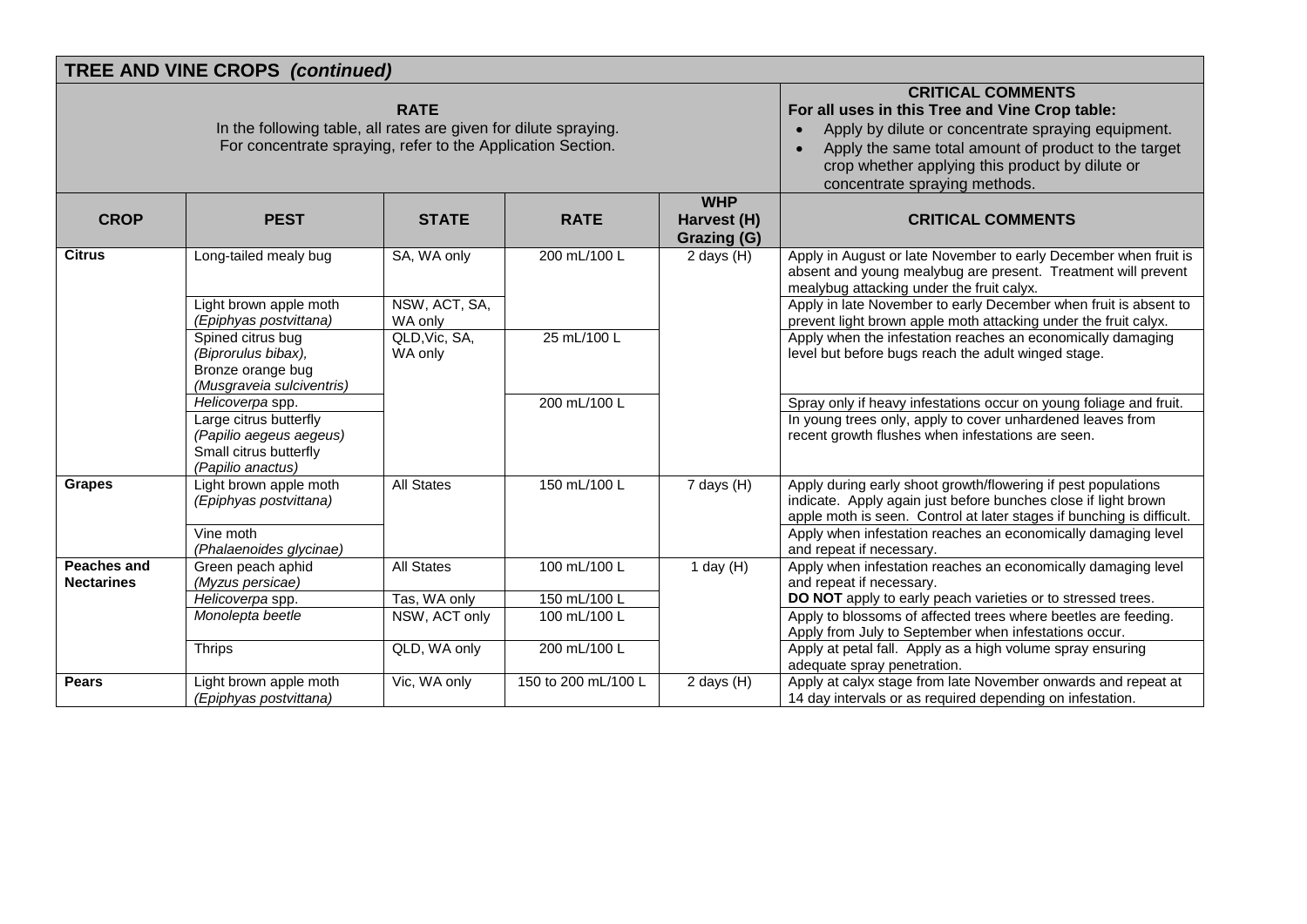| <b>NON-TREE AND VINE CROPS</b>                                                                            |                                                |                                       |                                                                                |                                          |                                                                                                                                                                                                                                   |  |
|-----------------------------------------------------------------------------------------------------------|------------------------------------------------|---------------------------------------|--------------------------------------------------------------------------------|------------------------------------------|-----------------------------------------------------------------------------------------------------------------------------------------------------------------------------------------------------------------------------------|--|
| <b>CROP</b>                                                                                               | <b>PEST</b>                                    | <b>STATE</b>                          | <b>RATE</b>                                                                    | <b>WHP</b><br>Harvest (H)<br>Grazing (G) | <b>CRITICAL COMMENTS</b>                                                                                                                                                                                                          |  |
| <b>BROADACRE</b><br><b>CROPS:</b><br>Beans -<br>Broadbeans.<br>French beans.<br>Long beans,<br>Navy beans | Beanfly<br>(Ophiomyia phaseoli)<br>Thrips spp. | QLD, NSW,<br>ACT, WA, NT<br>only      | 100 mL/100 L or<br>1.5 to 2 L/ha                                               | 1 day (H)                                | Apply 3 days after seedlings emerge, then 4 days later. Repeat<br>at weekly intervals until blossoming.<br>Apply when infestation reaches an economically damaging level<br>and repeat if necessary. Spray to penetrate blossoms. |  |
|                                                                                                           | Looper<br>(Chrysodeixis subsidens)             |                                       | $1.5$ L/ha                                                                     |                                          |                                                                                                                                                                                                                                   |  |
|                                                                                                           | Green vegetable bug<br>(Nezara viridula)       |                                       |                                                                                |                                          | Apply when infestation reaches an economically damaging level<br>and repeat if necessary. It is especially important to control this<br>pest during and after flowering.                                                          |  |
| Legume seed<br>crops                                                                                      | Helicoverpa spp.                               | Qld, NSW, ACT,<br>Tas, WA, NT<br>only | Larvicide:<br>1.5 to 2 $L/ha$<br><b>Ovicide/Larvicide:</b><br>500 mL to 1 L/ha |                                          | Larvicide: Apply when infestation reaches an economically<br>damaging level and repeat if necessary. Spray to penetrate<br>blossoms. (Refer to Larvicidal Application Instructions for more<br>detail).                           |  |
|                                                                                                           | Corn earworm<br>(Helicoverpa armigera)         | QLD, NT only                          |                                                                                |                                          | Ovicide/Larvicide: Refer to Ovicidal/Larvicidal Application<br>Instructions.                                                                                                                                                      |  |
|                                                                                                           | Bean pod borer<br>(Maruca testulalis)          | QLD, WA, NT<br>only                   | 1.5 to 2 L/ha                                                                  | 1 day $(H)$                              | Apply when infestation reaches an economically damaging level<br>and repeat if necessary. Spray to penetrate blossoms. (Refer to<br>Larvicidal Application Instructions for more detail).                                         |  |
| Canola                                                                                                    | Cabbage moth<br>(Plutella xylostella)          | WA only                               | 1 L/ha                                                                         | 7 days (H)                               | Larvicide: Apply when infestation reaches an economically<br>damaging level and repeat if necessary. (Refer to Larvicidal<br>Application Instructions for more detail).                                                           |  |
|                                                                                                           | Helicoverpa spp.                               | NSW, ACT, Vic,<br>Tas, WA, SA<br>only | 1.5 to 2 L/ha                                                                  |                                          |                                                                                                                                                                                                                                   |  |
|                                                                                                           |                                                | NSW, ACT only                         | 500 mL to 1 L/ha                                                               |                                          | Ovicide/Larvicide: Refer to Ovicidal/Larvicidal Application<br>Instructions.                                                                                                                                                      |  |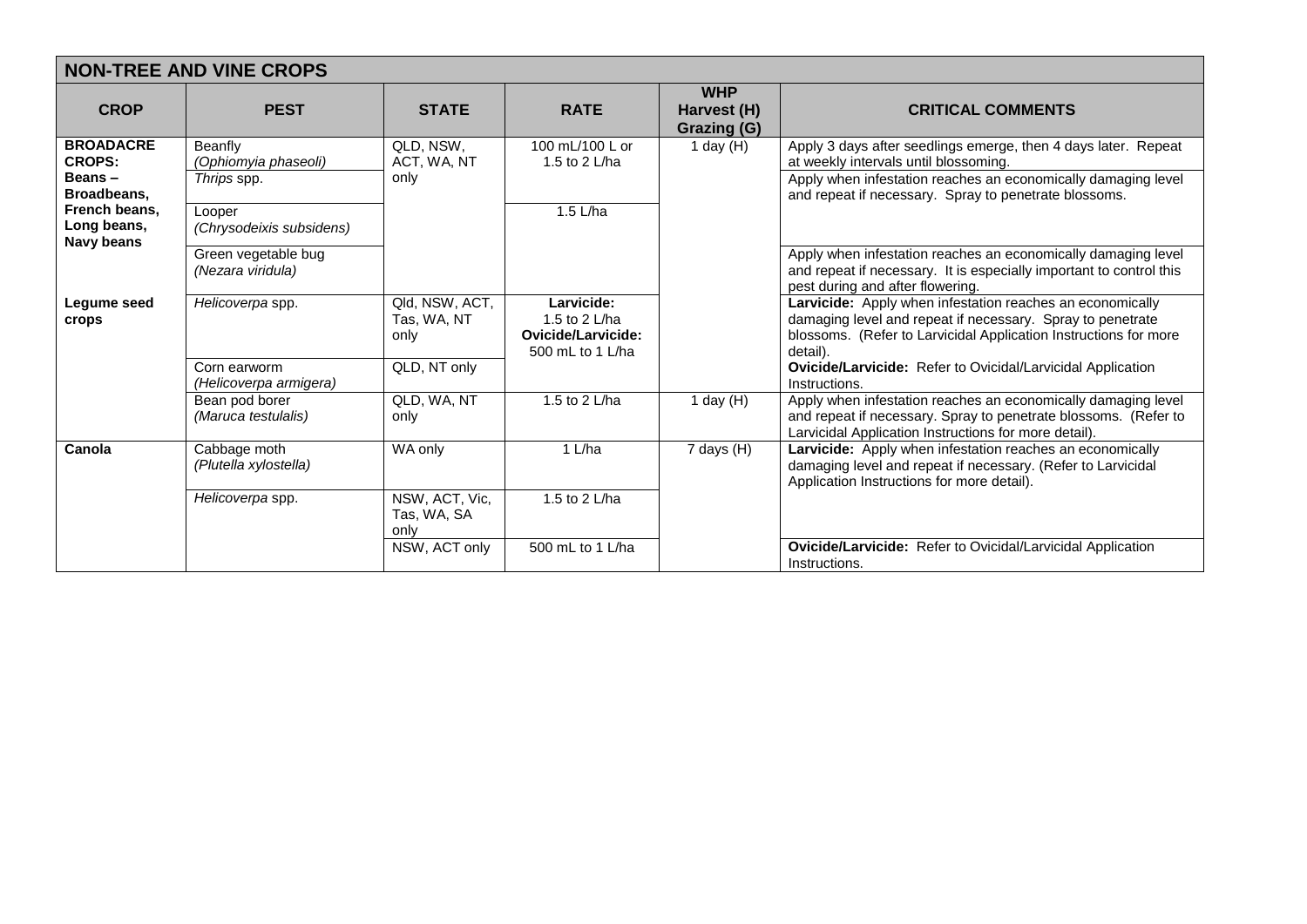|                                       | <b>NON-TREE AND VINE CROPS (continued)</b> |                                                       |                                                                                                    |                                                               |                                                                                                                                                                                                                                                                                                                                                                                                                                                                                                                                                                                                                                                                                                                                                                                                                                                                                                                                                                                                                                                                                                                                                                    |  |  |
|---------------------------------------|--------------------------------------------|-------------------------------------------------------|----------------------------------------------------------------------------------------------------|---------------------------------------------------------------|--------------------------------------------------------------------------------------------------------------------------------------------------------------------------------------------------------------------------------------------------------------------------------------------------------------------------------------------------------------------------------------------------------------------------------------------------------------------------------------------------------------------------------------------------------------------------------------------------------------------------------------------------------------------------------------------------------------------------------------------------------------------------------------------------------------------------------------------------------------------------------------------------------------------------------------------------------------------------------------------------------------------------------------------------------------------------------------------------------------------------------------------------------------------|--|--|
| <b>CROP</b>                           | <b>PEST</b>                                | <b>STATE</b>                                          | <b>RATE</b>                                                                                        | <b>WHP</b><br>Harvest (H)<br><b>Grazing (G)</b>               | <b>CRITICAL COMMENTS</b>                                                                                                                                                                                                                                                                                                                                                                                                                                                                                                                                                                                                                                                                                                                                                                                                                                                                                                                                                                                                                                                                                                                                           |  |  |
| Cotton                                | Helicoverpa spp.                           | QLD, NSW,<br>ACT, WA only                             | 500 mL to 1 L/ha<br>plus a non-ionic<br>surfactant at<br>registered label rates<br>1.8 to 2.4 L/ha | NIL(H)<br>DO NOT graze<br>or feed treated<br>crops to animals | DO NOT graze or feed treated crops to animals.<br><b>Ovicide/Larvicide:</b><br>Thorough spray coverage is essential for adequate ovicidal<br>activity.<br>Apply the lower rate when egg numbers are from 1 to 2 times the<br>economic threshold and no larvae are present. Apply the higher<br>rate when egg numbers exceed 2 times the economic threshold<br>and when larvae do not exceed 3 mm in length and they are<br>exposed. Continue applications on this basis at 4 to 5 day<br>intervals. When larvae longer than 3 mm are present or when<br>larvae are entrenched, add an effective larvicide at recommended<br>rates, or apply the higher rates of this product recommended<br>below.<br>Larvicide:<br>Application of these rates may redden cotton foliage depending<br>on the frequency of application and the degree of plant stress.<br>DO NOT apply to stressed plants. If reddening is excessive,<br>discontinue use of this product and use other insecticides until the<br>crop has recovered.<br>Apply the lower rate when larvae are small or infestations are<br>light.<br>Apply the higher rate when larvae are large or infestations are |  |  |
|                                       | Looper<br>(Chrysodeixis subsidens)         | QLD, WA only                                          | 1.8 to 2.4 L/ha                                                                                    |                                                               | heavy.<br>Apply when infestation reaches an economically damaging level<br>and repeat if necessary.                                                                                                                                                                                                                                                                                                                                                                                                                                                                                                                                                                                                                                                                                                                                                                                                                                                                                                                                                                                                                                                                |  |  |
| Lentils                               | Helicoverpa spp.                           | QLD, NSW,<br>ACT, WA only                             | 1.5 to 2 L/ha                                                                                      | 1 day $(H)$                                                   | Examine crops at least twice weekly during flowering to podding<br>for larvae and their damage. Use the higher rate if the infestation<br>is heavy.                                                                                                                                                                                                                                                                                                                                                                                                                                                                                                                                                                                                                                                                                                                                                                                                                                                                                                                                                                                                                |  |  |
| <b>Linseed</b>                        | Helicoverpa spp.                           | QLD, WA only                                          | 1.5 to 2 L/ha                                                                                      | $7$ days $(H)$                                                | Apply sprays from early flowering. Repeat if necessary. Larvae<br>completely enclosed inside pods at time of spraying may not be<br>killed.<br>(Refer to Larvicidal Application Instructions for more detail).                                                                                                                                                                                                                                                                                                                                                                                                                                                                                                                                                                                                                                                                                                                                                                                                                                                                                                                                                     |  |  |
| Lucerne<br>(grazing, hay<br>and seed) | Helicoverpa spp.                           | WA only<br>QLD, NSW,<br>ACT, Vic, Tas,<br>SA, NT only | 1 to 2 L/ha<br>1.5 to 2 L/ha                                                                       | $3$ days $(G)$                                                | Apply when infestation reaches an economically damaging level<br>and repeat if necessary.<br>(Refer to Larvicidal Application Instructions for more detail).                                                                                                                                                                                                                                                                                                                                                                                                                                                                                                                                                                                                                                                                                                                                                                                                                                                                                                                                                                                                       |  |  |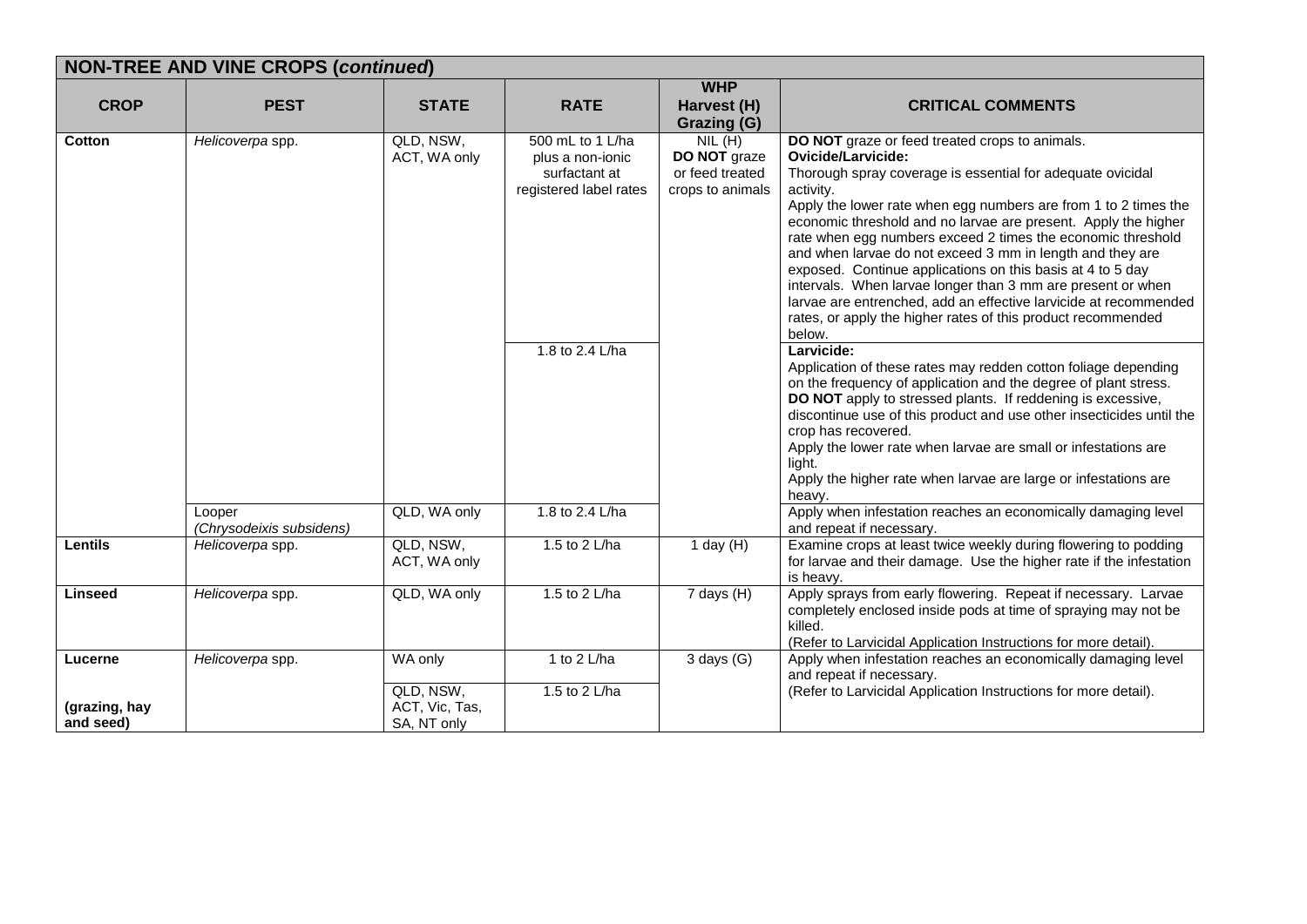|                                           | <b>NON-TREE AND VINE CROPS (continued)</b>                                           |                                            |                                               |                                          |                                                                                                                                                                                                                                                                                                                                                                                                                                                      |  |  |
|-------------------------------------------|--------------------------------------------------------------------------------------|--------------------------------------------|-----------------------------------------------|------------------------------------------|------------------------------------------------------------------------------------------------------------------------------------------------------------------------------------------------------------------------------------------------------------------------------------------------------------------------------------------------------------------------------------------------------------------------------------------------------|--|--|
| <b>CROP</b>                               | <b>PEST</b>                                                                          | <b>STATE</b>                               | <b>RATE</b>                                   | <b>WHP</b><br>Harvest (H)<br>Grazing (G) | <b>CRITICAL COMMENTS</b>                                                                                                                                                                                                                                                                                                                                                                                                                             |  |  |
| <b>Lupins</b>                             | Helicoverpa spp.                                                                     | Vic, Tas only<br>QLD, NSW,<br>ACT, WA only | 1.5 L/ha<br>1.5 to 2 L/ha<br>500 mL to 1 L/ha | $7$ days $(H)$                           | Larvicide: Apply when infestation reaches an economically<br>damaging level and repeat if necessary.<br>(Refer to Larvicidal Application Instructions for more detail).<br>Ovicide/Larvicide: Refer to Ovicidal/Larvicidal Application<br>Instructions.                                                                                                                                                                                              |  |  |
| <b>Maize</b>                              | Helicoverpa spp.                                                                     | <b>All States</b>                          | 150 to 200 mL/100 L<br>or 1.5 to 2 L/ha       | 14 days (H)<br>14 days $(G)$             | Larvicide: Apply initial spray at early silking or when eggs are<br>first seen on silks. Repeat at 2 to 3 day intervals during silking if<br>infestation continues. Use sufficient spray volume to thoroughly<br>cover young developing cobs.<br>NSW only: Control at tasselling stage may also be necessary.<br>Application when 80% of the cobs are at early silking stage is<br>very important. (Refer to Larvicidal Application Instructions for |  |  |
|                                           |                                                                                      |                                            | 100 mL/100 L<br>or 1 L/ha                     |                                          | more detail).<br><b>Ovicide:</b> Use this rate only where crops are monitored for eggs<br>and larvae.<br>Apply when only eggs are present.<br>As soon as any larvae are present, use larvicidal rates as<br>recommended above.                                                                                                                                                                                                                       |  |  |
|                                           | Armyworms<br>(Pseudaletia convecta,<br>Persectania ewingii,<br>Persectania dyscrita) | QLD, NSW,<br>ACT, SA, WA,<br>NT only       | 1.5 L/ha                                      | 14 days (H)<br>14 days (G)               | Apply when infestation reaches an economically damaging level<br>and repeat if necessary.<br>Note: As all armyworms, except the dayfeeding armyworm, feed<br>mainly during the evening, spraying at dusk is recommended.                                                                                                                                                                                                                             |  |  |
| Mint,<br><b>Poppies</b>                   | Helicoverpa spp.                                                                     | Tas, WA only                               | 1.5 to 2 L/ha                                 | 14 days $(H)$                            | Apply when infestation reaches an economically damaging level<br>and repeat if necessary.<br>(Refer to Larvicidal Application Instructions for more detail).                                                                                                                                                                                                                                                                                         |  |  |
| <b>Mung beans</b><br>(seed<br>production) | Helicoverpa spp.                                                                     | QLD, NSW,<br>ACT, WA, NT<br>only           | 1.5 to 2 L/ha                                 | 7 days (H)                               | Larvicide: Apply when infestation reaches an economically<br>damaging level and repeat if necessary.<br>(Refer to Larvicidal Application Instructions for more detail).                                                                                                                                                                                                                                                                              |  |  |
|                                           |                                                                                      | QLD, WA only                               | 500 mL to 1 L/ha                              |                                          | Ovicide/Larvicide: Refer to Ovicidal/Larvicidal Application<br>Instructions                                                                                                                                                                                                                                                                                                                                                                          |  |  |
|                                           | Green vegetable bug<br>(Nezara viridula)                                             | QLD, NSW,<br>ACT, WA, NT<br>only           | $1.5$ L/ha                                    |                                          | Apply when infestation reaches an economically damaging level<br>and repeat if necessary.<br>(Refer to Larvicidal Application Instructions for more detail).                                                                                                                                                                                                                                                                                         |  |  |
|                                           | Bean pod borer<br>(Maruca testulalis)                                                | QLD, WA, NT<br>only                        | 1.5 to 2 L/ha                                 |                                          |                                                                                                                                                                                                                                                                                                                                                                                                                                                      |  |  |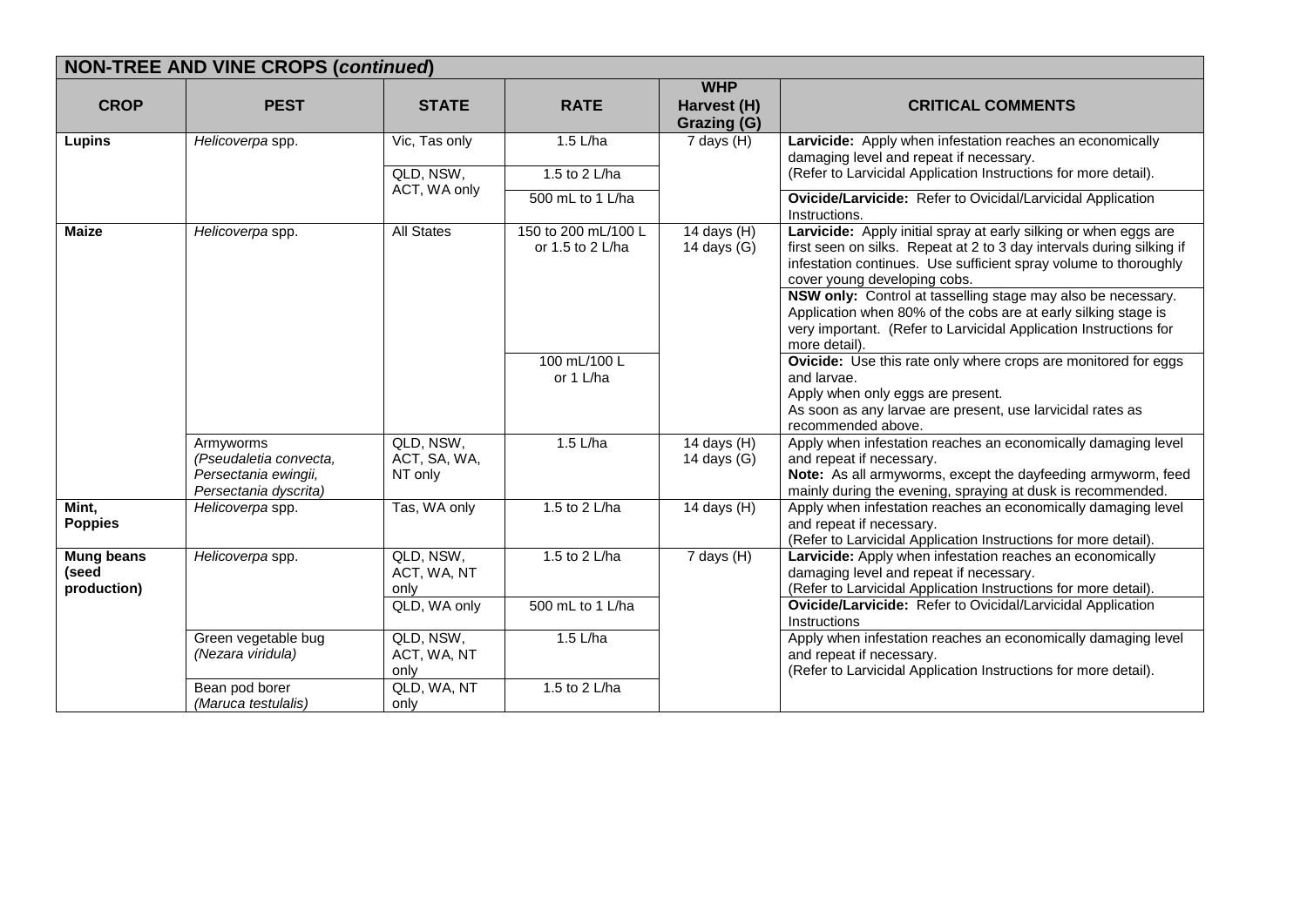|                                              | <b>NON-TREE AND VINE CROPS (continued)</b>                                           |                                                |                           |                                          |                                                                                                                                                                         |  |  |  |  |
|----------------------------------------------|--------------------------------------------------------------------------------------|------------------------------------------------|---------------------------|------------------------------------------|-------------------------------------------------------------------------------------------------------------------------------------------------------------------------|--|--|--|--|
| <b>CROP</b>                                  | <b>PEST</b>                                                                          | <b>STATE</b>                                   | <b>RATE</b>               | <b>WHP</b><br>Harvest (H)<br>Grazing (G) | <b>CRITICAL COMMENTS</b>                                                                                                                                                |  |  |  |  |
| Native pastures,<br><b>Improved</b>          | Common armyworm<br>(Pseudaletia convecta)                                            | Vic only                                       | 1.5 to 2 L/ha             | 3 days $(\overline{G)}$                  | Refer to Larvicidal Application Instructions for more detail.<br>Note: As all armyworms, except the dayfeeding armworm, feed                                            |  |  |  |  |
| pastures (alone<br>or with legumes)          | Armyworms<br>(Pseudaletia convecta,<br>Persectania ewingii,<br>Persectania dyscrita) | QLD, NSW,<br>ACT, SA, WA<br>only               |                           |                                          | mainly during the evening, spraying at dusk is recommended.                                                                                                             |  |  |  |  |
|                                              | Southern armyworm<br>(Persectania ewingii)                                           | Tas, WA only                                   |                           |                                          |                                                                                                                                                                         |  |  |  |  |
|                                              | Buffel grass seed caterpillar<br>(Mampava rhodoneura)                                | QLD, WA only                                   | 1.75 L/ha                 |                                          | Apply when infestation reaches an economically damaging level<br>and repeat if necessary. Ensure thorough spray penetration to<br>obtain effective control of the pest. |  |  |  |  |
| Pasture legume<br>seed crops                 | Helicoverpa spp.                                                                     | QLD, WA only                                   | 1.5 to 2 L/ha             |                                          | Apply as infestations indicate during the flowering and pod setting<br>period of crop development.                                                                      |  |  |  |  |
| <b>Peanuts</b>                               | Helicoverpa spp.                                                                     | QLD, WA, NT<br>only                            | 1.5 to 2 L/ha             | 14 days $(H)$                            | Apply when infestation reaches an economically damaging level<br>and repeat if necessary.<br>(Refer to Larvicidal Application Instructions for more detail).            |  |  |  |  |
| Peas                                         | Helicoverpa spp.                                                                     | Vic, Tas only                                  | $1.5$ L/ha                | Peas:                                    | Larvicide: Apply when infestation reaches an economically                                                                                                               |  |  |  |  |
| <b>Peas</b><br>(including                    |                                                                                      | QLD, NSW,<br>ACT, SA, WA                       | 1.5 to 2 L/ha             | 1 day $(H)$                              | damaging level and repeat if necessary.<br>(Refer to Larvicidal Application Instructions for more detail).                                                              |  |  |  |  |
| Chickpeas,<br>Field peas and<br>Pigeon peas) |                                                                                      | only                                           | 500 mL to 1 L/ha          | Chickpeas,<br>Pigeon peas:<br>7 days (H) | Ovicide/Larvicide: Refer to Ovicidal/Larvicidal Application<br>Instructions.                                                                                            |  |  |  |  |
|                                              | Looper<br>(Chrysodeixis subsidens)                                                   |                                                | $1.5$ L/ha                |                                          | Apply when infestation reaches an economically damaging level<br>and repeat if necessary.                                                                               |  |  |  |  |
|                                              | Thrips spp.                                                                          |                                                | 100 mL/100 L<br>or 1 L/ha |                                          |                                                                                                                                                                         |  |  |  |  |
| Peas<br>(including<br><b>Cowpeas and</b>     | Helicoverpa spp.                                                                     | NSW, ACT, SA<br>(not Adzuki<br>Beans), WA only | 1.5 to 2 L/ha             | Peas:<br>1 day $(H)$                     | Larvicide: Apply when infestation reaches an economically<br>damaging level and repeat if necessary.<br>(Refer to Larvicidal Application Instructions for more detail). |  |  |  |  |
| Adzuki beans)                                |                                                                                      |                                                | 500 mL to 1 L/ha          | Cowpeas,<br>Adzuki beans:<br>7 days (H)  | Ovicide/Larvicide: Refer to Ovicidal/Larvicidal Application<br>Instructions.                                                                                            |  |  |  |  |
| Pigeon peas,<br>Cowpeas,<br>Adzuki beans     | Green vegetable bug<br>(Nezara viridula)                                             | NSW, ACT, WA<br>only                           | $1.5$ L/ha                | $7$ days $(H)$                           | Apply when infestation reaches an economically damaging level<br>and repeat if necessary.                                                                               |  |  |  |  |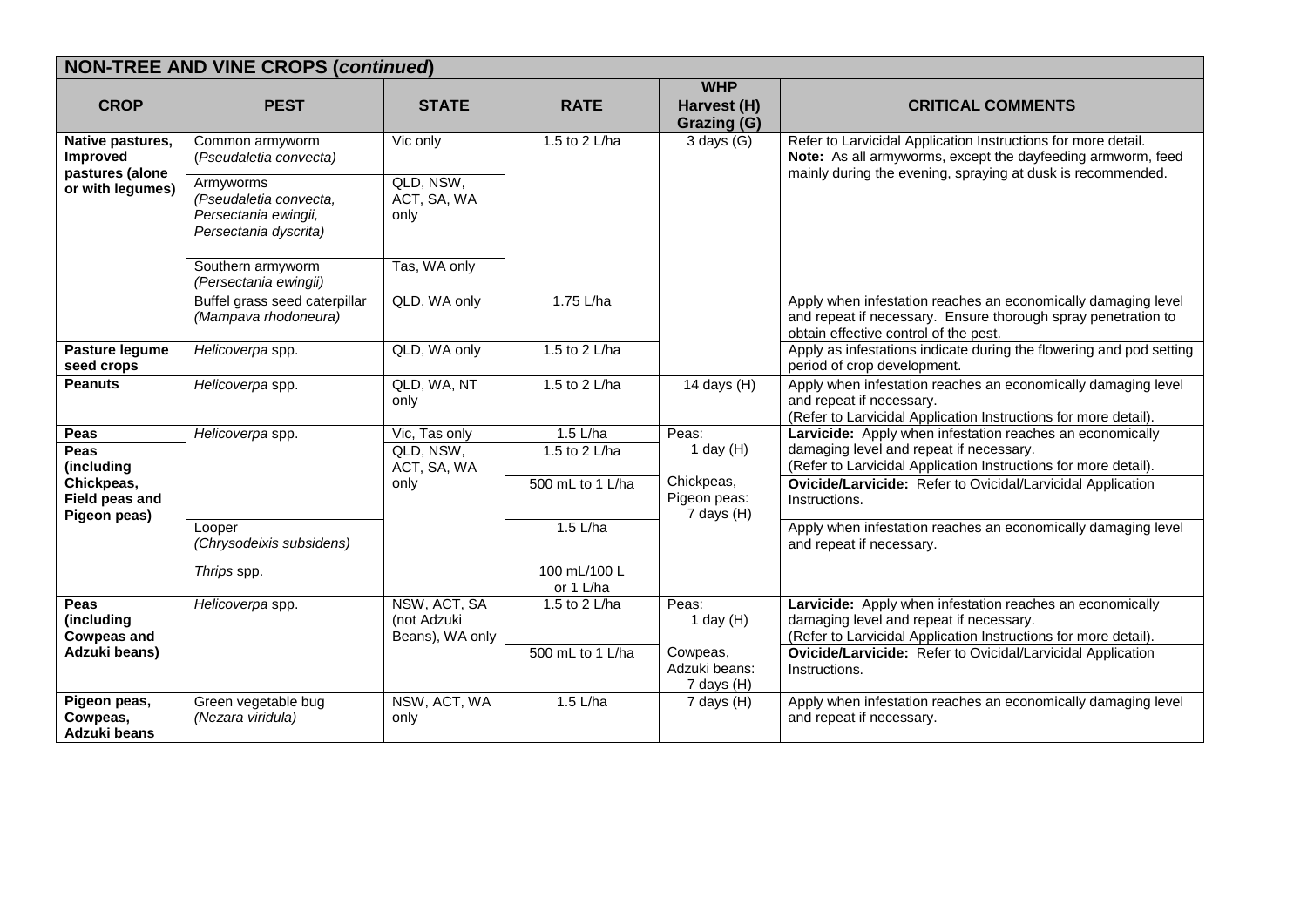| <b>NON-TREE AND VINE CROPS (continued)</b> |                                                                                    |                                  |                           |                                          |                                                                                                                                                                                                                              |  |  |  |
|--------------------------------------------|------------------------------------------------------------------------------------|----------------------------------|---------------------------|------------------------------------------|------------------------------------------------------------------------------------------------------------------------------------------------------------------------------------------------------------------------------|--|--|--|
| <b>CROP</b>                                | <b>PEST</b>                                                                        | <b>STATE</b>                     | <b>RATE</b>               | <b>WHP</b><br>Harvest (H)<br>Grazing (G) | <b>CRITICAL COMMENTS</b>                                                                                                                                                                                                     |  |  |  |
| <b>Sesame seed</b>                         | Corn earworm<br>(Helicoverpa armigera)<br>Green vegetable bug<br>(Nezara viridula) | QLD, WA, NT<br>only              | 1.5 to 2 L/ha<br>1.5 L/ha | 14 days $(H)$                            | Apply when infestation reaches an economically damaging level<br>and repeat if necessary.<br>(Refer to Larvicidal Application Instructions for more detail).                                                                 |  |  |  |
| Sorghum                                    |                                                                                    |                                  |                           |                                          | Crop checking should commence when the head emerges from<br>the boot and continue daily until the end of flowering for midge<br>and at weekly intervals until maturity for Helicoverpa.                                      |  |  |  |
|                                            | Helicoverpa armigera                                                               | QLD, NSW,<br>ACT, WA, NT<br>only | 1.5 to 2 L/ha             | 14 days $(H)$<br>14 days $(G)$           | Larvicide: Apply when infestation reaches an economically<br>damaging level and repeat if necessary.<br>(Refer to Larvicidal Application Instructions for more detail).                                                      |  |  |  |
|                                            |                                                                                    |                                  | 500 mL to 1 L/ha          |                                          | <b>Ovicide/Larvicide:</b> Refer to Ovicidal/Larvicidal Application<br>Instructions.                                                                                                                                          |  |  |  |
|                                            | Armyworms                                                                          |                                  | 1.5 L/ha                  |                                          | Apply when infestation reaches an economically damaging level<br>and repeat if necessary.<br>NOTE: As all armyworms, except the day feeding armyworm,<br>feed mainly during the evening, spraying at dusk is<br>recommended. |  |  |  |
|                                            | Sorghum midge<br>(Contarinia sorghicola)                                           | QLD, WA, NT<br>only              | 1 L/ha                    |                                          | Apply when there are 1 or more Sorghum Midge adults per<br>panicle or according to the threshold recommended by local<br>agricultural authorities.                                                                           |  |  |  |
| Soybeans                                   | Helicoverpa spp.                                                                   | QLD, NSW,<br>ACT, WA, NT<br>only | 1.5 to 2 L/ha             | 7 days (H)                               | Larvicide: Apply when infestation reaches an economically<br>damaging level and repeat if necessary.<br>(Refer to Larvicidal Application Instructions for more detail).                                                      |  |  |  |
|                                            |                                                                                    |                                  | 500 mL to 1 L/ha          |                                          | Ovicide/Larvicide: Refer to Ovicidal/Larvicidal Application<br>Instructions.                                                                                                                                                 |  |  |  |
|                                            | Green vegetable bug<br>(Nezara viridula)                                           |                                  | 1.5 L/ha                  |                                          | Apply when infestation reaches an economically damaging level<br>and repeat if necessary.                                                                                                                                    |  |  |  |
|                                            | Looper<br>(Chrysodeixis subsidens)                                                 | QLD, WA, NT<br>only              |                           |                                          |                                                                                                                                                                                                                              |  |  |  |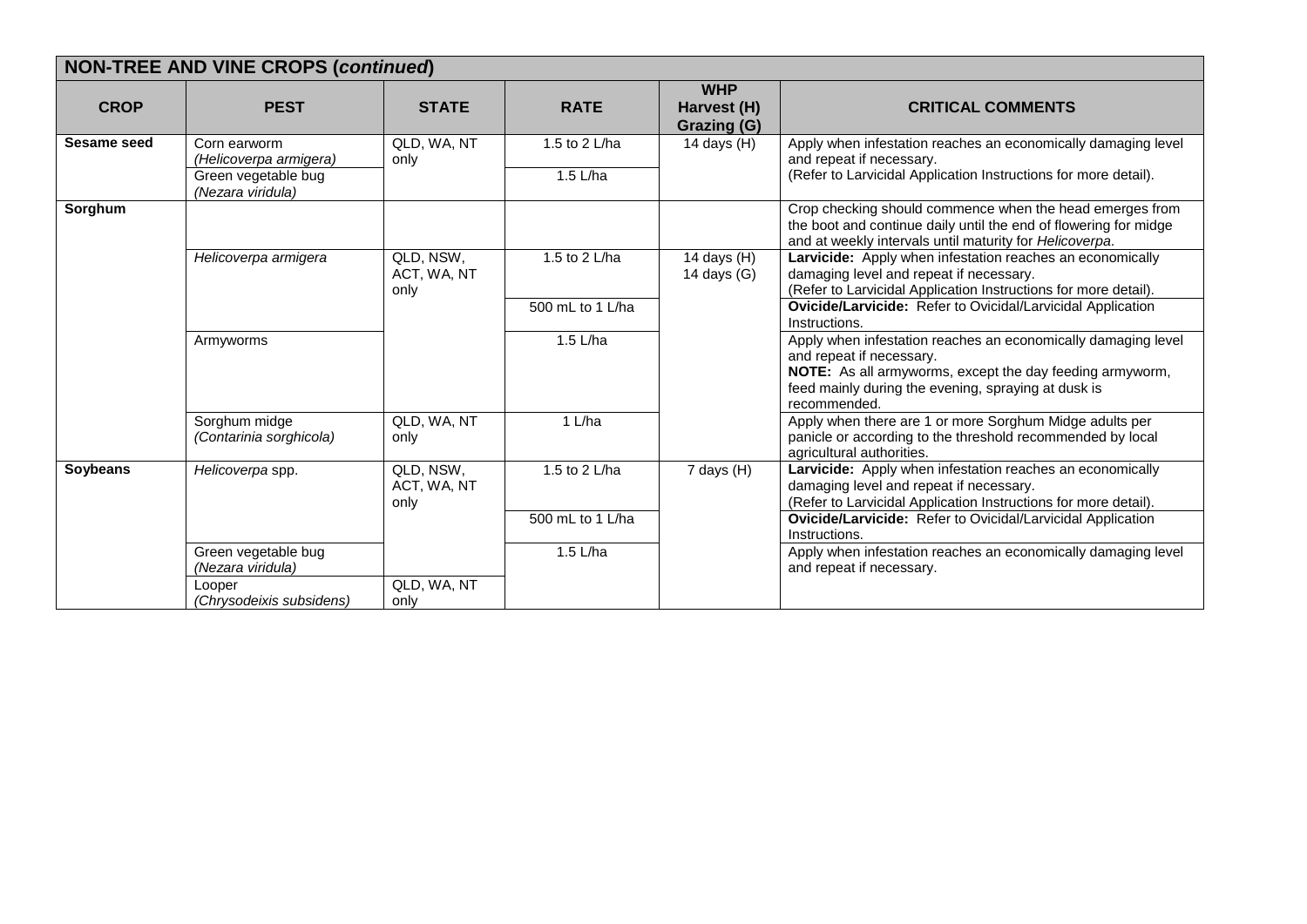| <b>NON-TREE AND VINE CROPS (continued)</b> |                                           |                                  |                             |                                                 |                                                                                                                                                                                                                                                                                                     |  |  |
|--------------------------------------------|-------------------------------------------|----------------------------------|-----------------------------|-------------------------------------------------|-----------------------------------------------------------------------------------------------------------------------------------------------------------------------------------------------------------------------------------------------------------------------------------------------------|--|--|
| <b>CROP</b>                                | <b>PEST</b>                               | <b>STATE</b>                     | <b>RATE</b>                 | <b>WHP</b><br>Harvest (H)<br><b>Grazing (G)</b> | <b>CRITICAL COMMENTS</b>                                                                                                                                                                                                                                                                            |  |  |
| <b>Sunflowers</b>                          | Green vegetable bug<br>(Nezara viridula)  | NSW, ACT, WA<br>only             | 1.5 to 2 L/ha               | 7 days (H)                                      | <b>Larvicide:</b> Apply when infestation reaches an economically<br>damaging level and repeat if necessary.<br>(Refer to Larvicidal Application Instructions for more detail).<br>NOTE: Spray must be applied before the seed head turn over, to<br>ensure adequate penetration and insect control. |  |  |
|                                            |                                           | QLD only                         | 1.5 $L/ha$                  |                                                 |                                                                                                                                                                                                                                                                                                     |  |  |
|                                            | Helicoverpa spp.                          | NSW, ACT, WA<br>only             | 1.5 to 2 L/ha               |                                                 |                                                                                                                                                                                                                                                                                                     |  |  |
|                                            |                                           | QLD only                         | 1.5 $L/ha$                  |                                                 |                                                                                                                                                                                                                                                                                                     |  |  |
|                                            |                                           | SA only                          | 2 L/ha                      |                                                 |                                                                                                                                                                                                                                                                                                     |  |  |
|                                            |                                           | QLD, NSW,<br>ACT, SA, WA<br>only | 500 mL to 1 L/ha            |                                                 | Ovicide/Larvicide: Refer to Ovicidal/Larvicidal Application<br>Instructions.                                                                                                                                                                                                                        |  |  |
| Wheat,                                     | Armyworms                                 | All States                       | 1 to 1.5 L/ha               | 14 days $(H)$                                   | Apply when infestation reaches an economically damaging level                                                                                                                                                                                                                                       |  |  |
| Oats,<br><b>Barley</b>                     | Common armyworm<br>(Pseudaletia convecta) | QLD only                         | 1 L/ha aerial<br>spray only | 14 days (G)                                     | and repeat if necessary. Where two rates are recommended, use<br>the lower rate against larvae up to 20 mm long and the higher<br>rate against larger larvae.                                                                                                                                       |  |  |
|                                            | Helicoverpa spp.                          | <b>All States</b>                | 1.5 to 2 L/ha               |                                                 | <b>NOTE:</b> As these armyworms feed mainly during the evening,<br>spraying at dusk is recommended.                                                                                                                                                                                                 |  |  |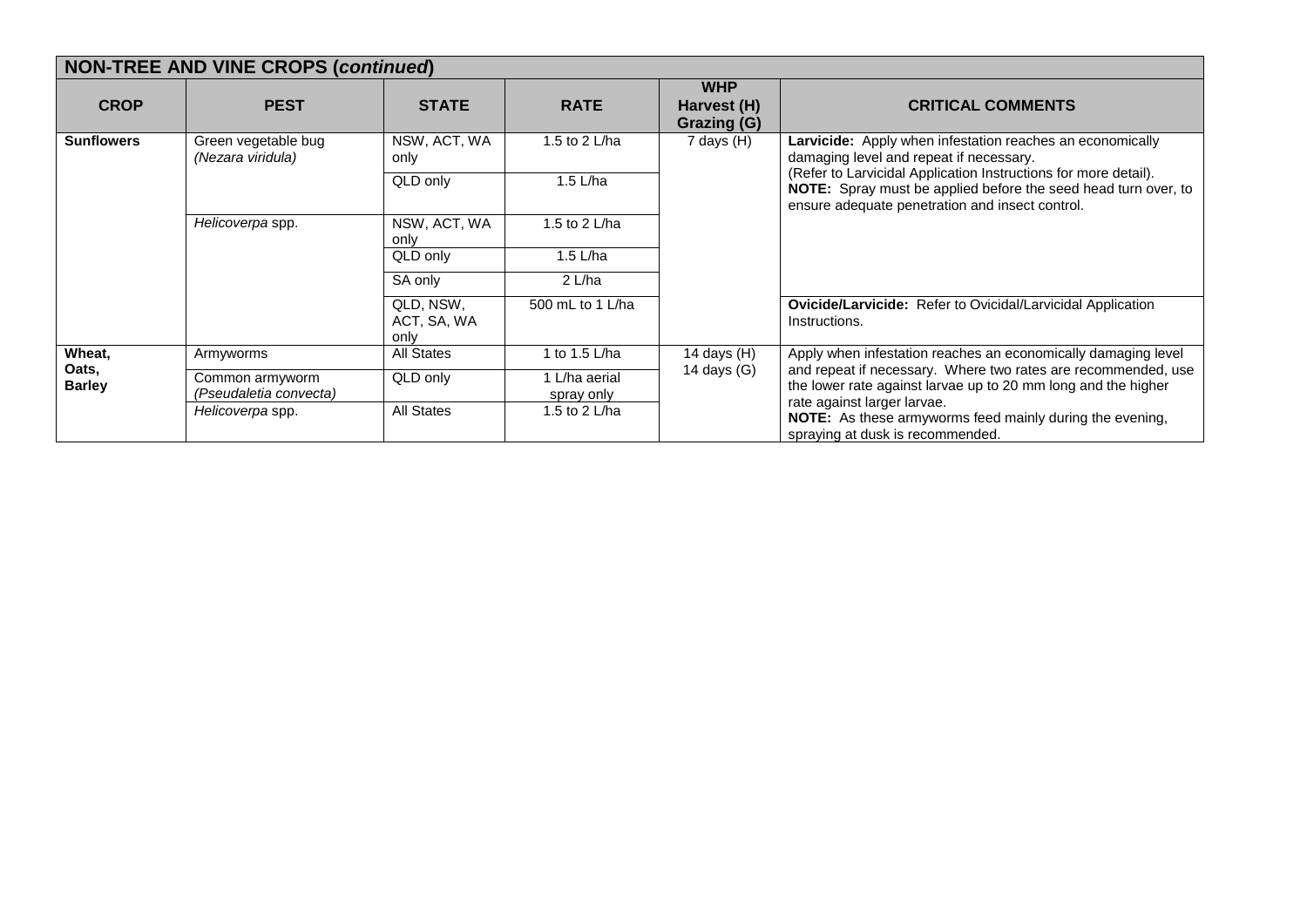| <b>FRUIT</b>        |                                                                                                                                                      |                                                                                          |                                                                                                                       |                                                      |                                                                                                                                                                                                                                                                                                                                                                                                                                                                                                                                              |  |  |
|---------------------|------------------------------------------------------------------------------------------------------------------------------------------------------|------------------------------------------------------------------------------------------|-----------------------------------------------------------------------------------------------------------------------|------------------------------------------------------|----------------------------------------------------------------------------------------------------------------------------------------------------------------------------------------------------------------------------------------------------------------------------------------------------------------------------------------------------------------------------------------------------------------------------------------------------------------------------------------------------------------------------------------------|--|--|
| <b>CROP</b>         | <b>PEST</b>                                                                                                                                          | <b>STATE</b>                                                                             | <b>RATE</b>                                                                                                           | <b>WHP</b><br>Harvest (H)<br>Grazing (G)             | <b>CRITICAL COMMENTS</b>                                                                                                                                                                                                                                                                                                                                                                                                                                                                                                                     |  |  |
| <b>Strawberries</b> | Helicoverpa spp.,<br>Cluster caterpillar<br>(Spodoptera litura)<br>Looper<br>(Chrysodeixis subsidens)<br>Helicoverpa spp.,<br>Light brown apple moth | Qld, NSW, ACT,<br>Vic, Tas, WA,<br>NT only<br>SA, WA only                                | 150 mL/100 L<br>or 1.5 L/ha<br>150 or 200 mL/<br>100L                                                                 | Fresh:<br>$3$ days $(H)$<br>Frozen:<br>10 days $(H)$ | Apply when infestation reaches an economically damaging level<br>and repeat if necessary.<br>NOTE: To avoid the possibility of taint in strawberries to be<br>frozen, DO NOT apply later than 10 days before harvest.                                                                                                                                                                                                                                                                                                                        |  |  |
| <b>Tomatoes</b>     | Helicoverpa spp.                                                                                                                                     | All States<br>NSW, ACT, WA<br>only<br>QLD, Vic, Tas,<br>SA, WA, NT<br>only               | 50 to 100 mL/100 L<br>or 500 mL to 1 L/ha<br>200 mL/100 L<br>or $2$ L/ha<br>150 to 200 mL/100 L<br>or 1.5 to 2 $L/ha$ | 1 day $(H)$                                          | Ovicidal control only: Incorporate into a larvicide programme<br>when pest pressure indicates. Use a higher rate at peak egg lay<br>and when eggs are mainly laid on flowers and fruit.<br>Apply when infestation reaches an economically damaging level<br>and repeat if necessary.<br>For optimum results, the spray interval should not exceed 7 days.<br>(Refer to Larvicidal Application Instructions for more detail).<br><b>GROUND APPLICATION:</b><br>Low Volume: Use 150 L/ha spray mixture or higher without<br>producing run-off. |  |  |
|                     | Tobacco leaf miner/Potato<br>moth<br>(Phthorimaea operculella)<br>Green vegetable bug<br>(Nezara viridula)<br>Looper<br>(Chrysodeixis subsidens)     | QLD, NSW,<br>ACT, WA, NT<br>only<br>QLD, Tas, WA,<br>NT only<br>QLD, Tas, WA,<br>NT only | 150 to 200 mL/100 L<br>or 1.5 to 2 L/ha<br>150 mL/100 L or<br>1.5 $L/ha$<br>1.5 $L/ha$                                |                                                      | High Volume: When applying at high volumes, use 250 L/ha<br>spray mixture at the start of flowering, increasing to 1000 L/ha on<br>mature plants.<br><b>AERIAL APPLICATION:</b><br><b>Ultra Low Volume and Low Volume:</b><br>Refer to Application Instructions.                                                                                                                                                                                                                                                                             |  |  |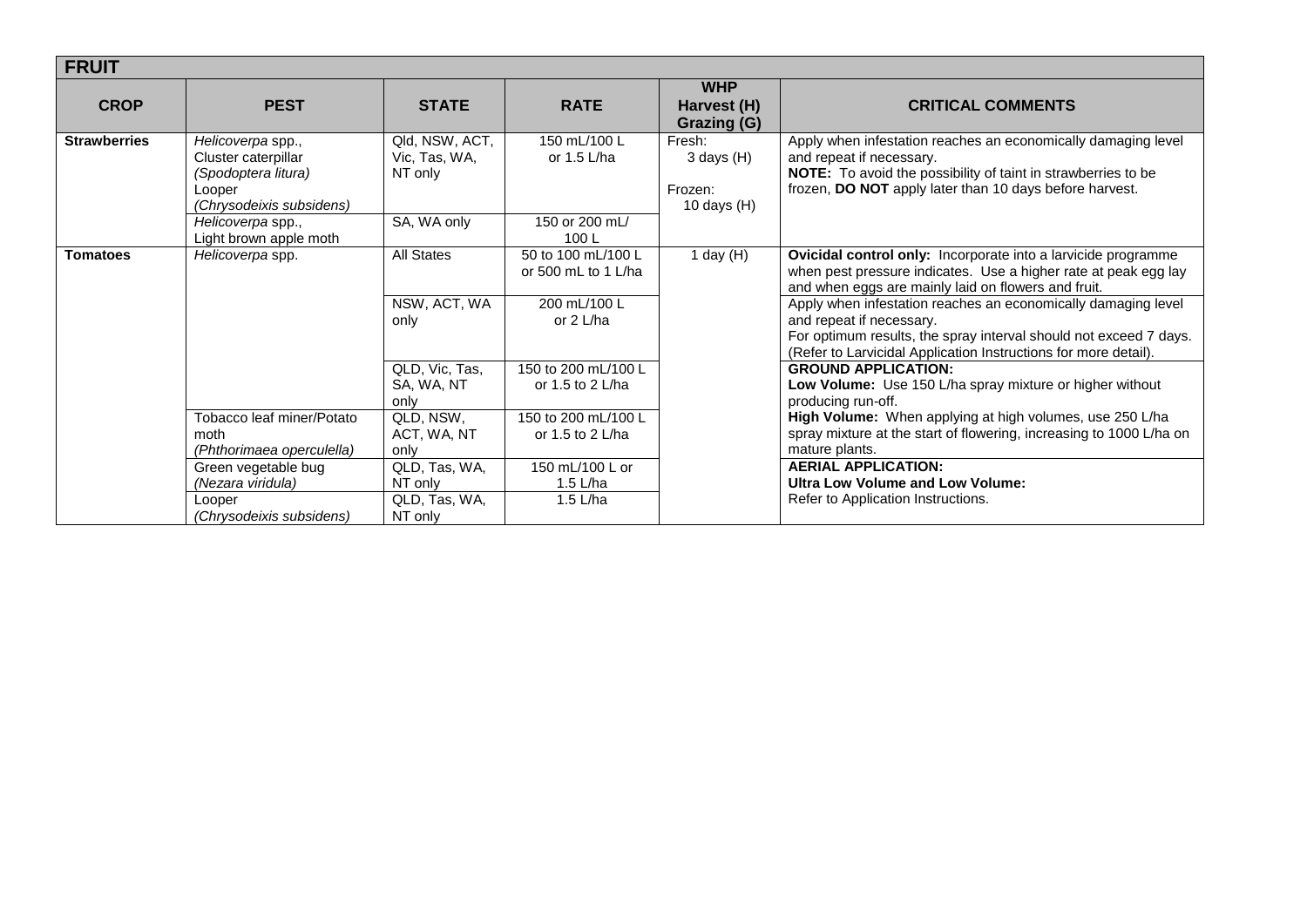| <b>VEGETABLES</b>                                                                            |                                            |                                            |                                           |                                          |                                                                                                                                                                                                                                                                                                      |  |  |
|----------------------------------------------------------------------------------------------|--------------------------------------------|--------------------------------------------|-------------------------------------------|------------------------------------------|------------------------------------------------------------------------------------------------------------------------------------------------------------------------------------------------------------------------------------------------------------------------------------------------------|--|--|
| <b>CROP</b>                                                                                  | <b>PEST</b>                                | <b>STATE</b>                               | <b>RATE</b>                               | <b>WHP</b><br>Harvest (H)<br>Grazing (G) | <b>CRITICAL COMMENTS</b>                                                                                                                                                                                                                                                                             |  |  |
| <b>Brassicas-</b><br><b>Brussel sprouts,</b><br>Cauliflower,<br>Broccoli,<br><b>Cabbages</b> | Cabbage white butterfly<br>(Pieris rapae)  | QLD, WA, NT<br>only                        | 100 mL/100 L or<br>1 L/ha                 | 1 day $(H)$                              | Apply when infestation reaches an economically damaging level<br>and repeat if necessary. Ensure adequate spray penetration to<br>obtain effective control of the pests.                                                                                                                             |  |  |
|                                                                                              |                                            | NSW, ACT, Vic,<br>Tas, SA, WA<br>only      | 1 to 2 L/ha                               |                                          | Apply at 5 to 7 day intervals during the growing season when<br>larvae first appear. Ensure adequate spray penetration to obtain<br>effective control of the pests. (Refer to Larvicidal Application<br>Instructions for more detail).                                                               |  |  |
|                                                                                              | Helicoverpa spp.                           | NSW, ACT, Qld,<br>Tas, WA, SA,<br>NT only  | 1.5 to 2 L/ha                             |                                          | Apply when infestation reaches an economically damaging level<br>and repeat if necessary. Ensure adequate spray penetration to<br>obtain effective control of the pests. (Refer to Larvicidal                                                                                                        |  |  |
|                                                                                              | Cabbage centre grub<br>(Hellula hydralis)  | QLD, NSW,<br>ACT, SA, WA,<br>NT only       | $1.5$ L/ha                                |                                          | Application Instructions for more detail).                                                                                                                                                                                                                                                           |  |  |
|                                                                                              | Cluster caterpillar<br>(Spodoptera litura) | QLD, WA, NT<br>only                        | 1 L/ha                                    |                                          | Apply when infestation reaches an economically damaging level<br>and repeat if necessary. Ensure adequate spray penetration to                                                                                                                                                                       |  |  |
|                                                                                              | Looper<br>(Chrysodeixis subsidens)         | NSW, ACT, Qld,<br>Vic, Tas, WA,<br>NT only | 1.5 L/ha                                  |                                          | obtain effective control of the pests.                                                                                                                                                                                                                                                               |  |  |
| <b>Capsicums</b><br>(sweet peppers)                                                          | Helicoverpa spp.                           | QLD, WA, NT<br>only                        | 150 to 200 mL/100 L<br>or 1.5 to 2 $L/ha$ | 1 day $(H)$                              | Apply when infestation reaches an economically damaging level<br>and repeat if necessary. For optimum results, the spray interval<br>should not exceed 7 days. Increase spray volume as plants grow<br>larger to ensure coverage.<br>(Refer to Larvicidal Application Instructions for more detail). |  |  |
| <b>Potatoes</b>                                                                              | Potato moth<br>(Phthorimaea operculella)   | <b>All States</b>                          | 1.5 to 2 L/ha                             | ------                                   | Apply when infestation reaches an economically damaging level<br>and repeat if necessary.                                                                                                                                                                                                            |  |  |
|                                                                                              | Looper<br>(Chrysodeixis subsidens)         | QLD, WA only                               | 1.5 $L/ha$                                |                                          | (Refer to Larvicidal Application Instructions for more detail).                                                                                                                                                                                                                                      |  |  |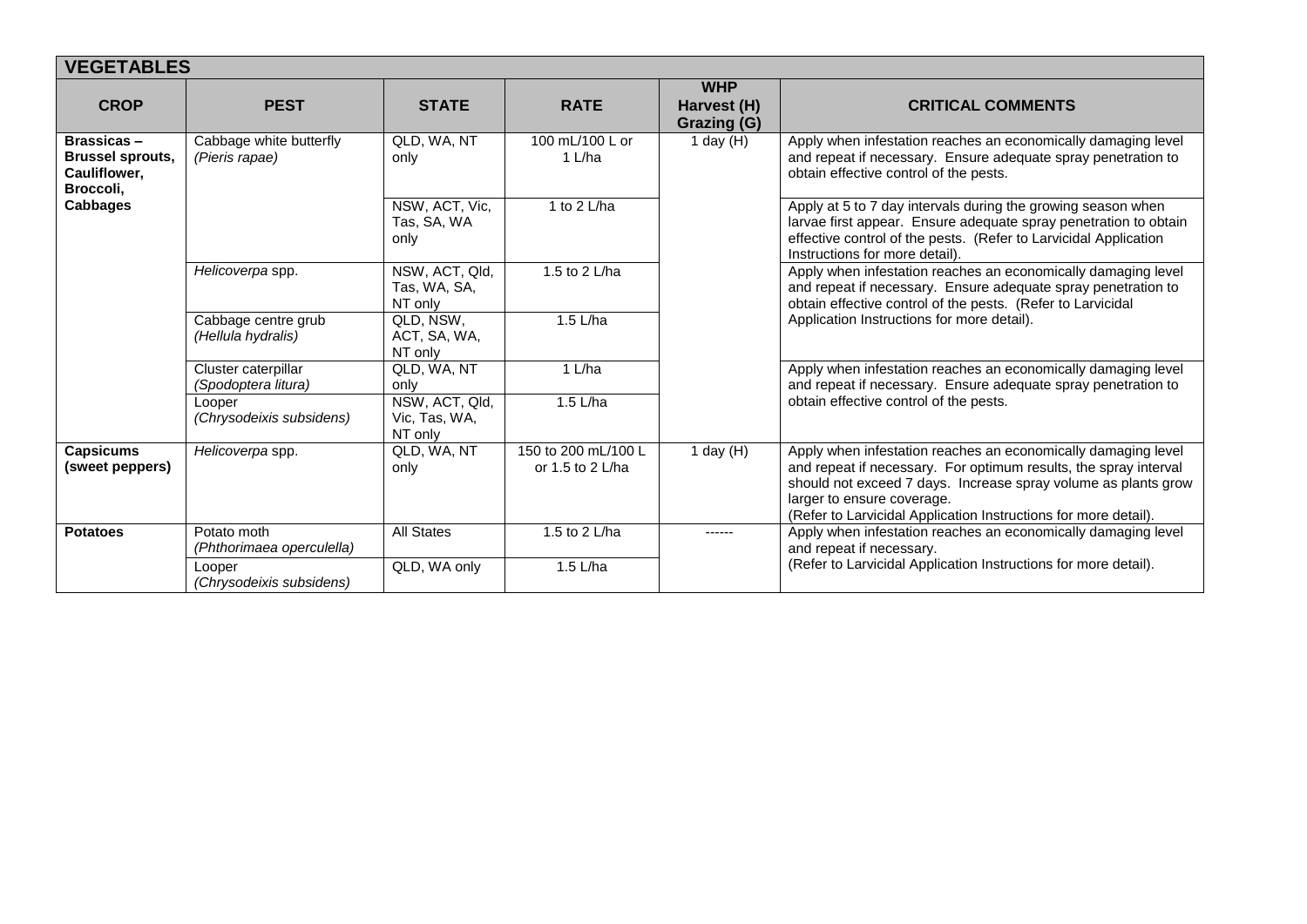| <b>VEGETABLES (continued)</b> |                  |                                      |                                         |                                          |                                                                                                                                                                                                                                                                                                                 |  |  |  |
|-------------------------------|------------------|--------------------------------------|-----------------------------------------|------------------------------------------|-----------------------------------------------------------------------------------------------------------------------------------------------------------------------------------------------------------------------------------------------------------------------------------------------------------------|--|--|--|
| <b>CROP</b>                   | <b>PEST</b>      | <b>STATE</b>                         | <b>RATE</b>                             | <b>WHP</b><br>Harvest (H)<br>Grazing (G) | <b>CRITICAL COMMENTS</b>                                                                                                                                                                                                                                                                                        |  |  |  |
| <b>Sweetcorn</b>              | Helicoverpa spp. | <b>All States</b>                    | 150 to 200 mL/100 L<br>or 1.5 to 2 L/ha | 1 day $(H)$<br>$3$ days $(G)$            | Larvicide: Apply initial spray at early silking or when eggs are<br>first seen on silks. Repeat at 2 to 3 day intervals during silking if<br>infestation continues. Use sufficient spray volume to thoroughly<br>cover young developing cobs. (Refer to Larvicide Application<br>Instructions for more detail). |  |  |  |
|                               |                  |                                      | 100 mL/100 L or<br>1 L/ha               |                                          | <b>Ovicide:</b> Use this rate only where crops are monitored for eggs<br>and larvae.<br>Apply when only eggs are present.                                                                                                                                                                                       |  |  |  |
|                               |                  | NSW, ACT only                        | 500 mL to 1 L/100 L                     |                                          | As soon as any larvae are present, use larvicidal rates as<br>recommended above.                                                                                                                                                                                                                                |  |  |  |
|                               | Armyworm         | QLD, NSW,<br>ACT, SA, WA,<br>NT only | 1.5 $L/ha$                              |                                          | Apply when pests first appear. Repeat depending on infestation.<br><b>NOTE:</b> All armyworms, except the dayfeeding armyworm, feed<br>mainly during the evenings, so spraying at dusk is recommended.                                                                                                          |  |  |  |

| <b>OTHER</b>                            |                                                                                     |                      |                               |                                                       |                                                                                                          |  |  |
|-----------------------------------------|-------------------------------------------------------------------------------------|----------------------|-------------------------------|-------------------------------------------------------|----------------------------------------------------------------------------------------------------------|--|--|
| <b>CROP</b>                             | <b>PEST</b>                                                                         | <b>STATE</b>         | <b>RATE</b>                   | <b>WHP</b><br>Harvest (H)<br>Grazing (G)              | <b>CRITICAL COMMENTS</b>                                                                                 |  |  |
| <b>Duboisia</b>                         | Cluster caterpillar<br>(Spodoptera litura)                                          | QLD, WA only         | 100 mL/100 L or<br>1 L/ha     |                                                       | Apply when infestation reaches an economically damaging level<br>and repeat if necessary.                |  |  |
| Ginger                                  | Helicoverpa spp.                                                                    | QLD, WA only         | 150 mL/100 L or<br>1.5 $L/ha$ | -----                                                 | Apply when the pest is evident or damage is seen in young<br>shoots at ground level during early growth. |  |  |
| Guar                                    | Green vegetable bug<br>(Nezara viridula),<br>Podsucking bug<br>(Riptortus serripes) | QLD, WA only         | $2$ L/ha                      | 7 days (H)                                            | Apply when infestation reaches an economically damaging level<br>and repeat if necessary.                |  |  |
| <b>Hops</b>                             | Helicoverpa spp.                                                                    | Vic, Tas, WA<br>only | $2$ L/ha                      | 14 days $(H)$<br><b>DO NOT</b> graze<br>treated crops | Apply when infestation reaches an economically damaging level<br>and repeat if necessary.                |  |  |
| Tea-tree<br>(Melaleuca<br>alternifolia) | Xylorectid caterpillar, Psyllid,<br>Leafhopper, Crysomelid<br>beetle                | NSW, ACT, WA<br>only | 1.5 to 2 L/ha                 | $- - - - -$                                           | Apply as a thorough foliar spray.                                                                        |  |  |